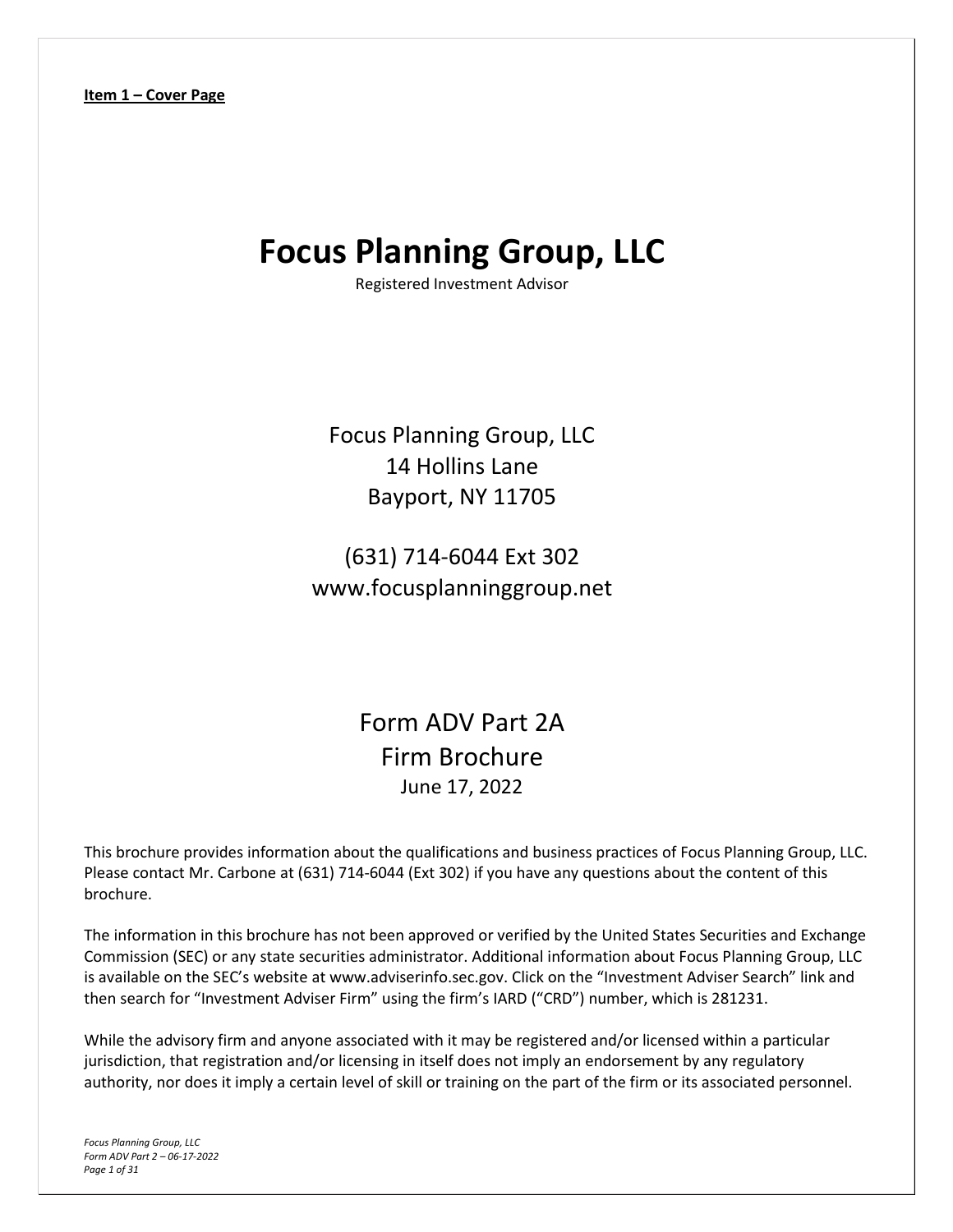#### <span id="page-1-0"></span>**Item 2 – Material Changes**

Focus Planning Group, LLC amended its Form ADV Part 2 firm brochure from the previous version dated March 29<sup>th</sup>, 2022 due to updates to our portfolio management services (see item 4, part 2A), and financial planning and investment consultation fees (see item 5, part 2A).

The firm may at any time update this document and either send a copy of its updated brochure or provide a summary of material changes to its brochure and an offer to send an electronic or hard copy form of the updated brochure. Clients are also able to download this brochure from the SEC's website at www.adviserinfo.sec.gov or may contact our firm at (631) 714-6044 Ext 302 to request a copy at any time.

As with all firm documents, clients and prospective clients are encouraged to review this brochure in its entirety and are encouraged to ask questions at any time prior to or throughout the engagement.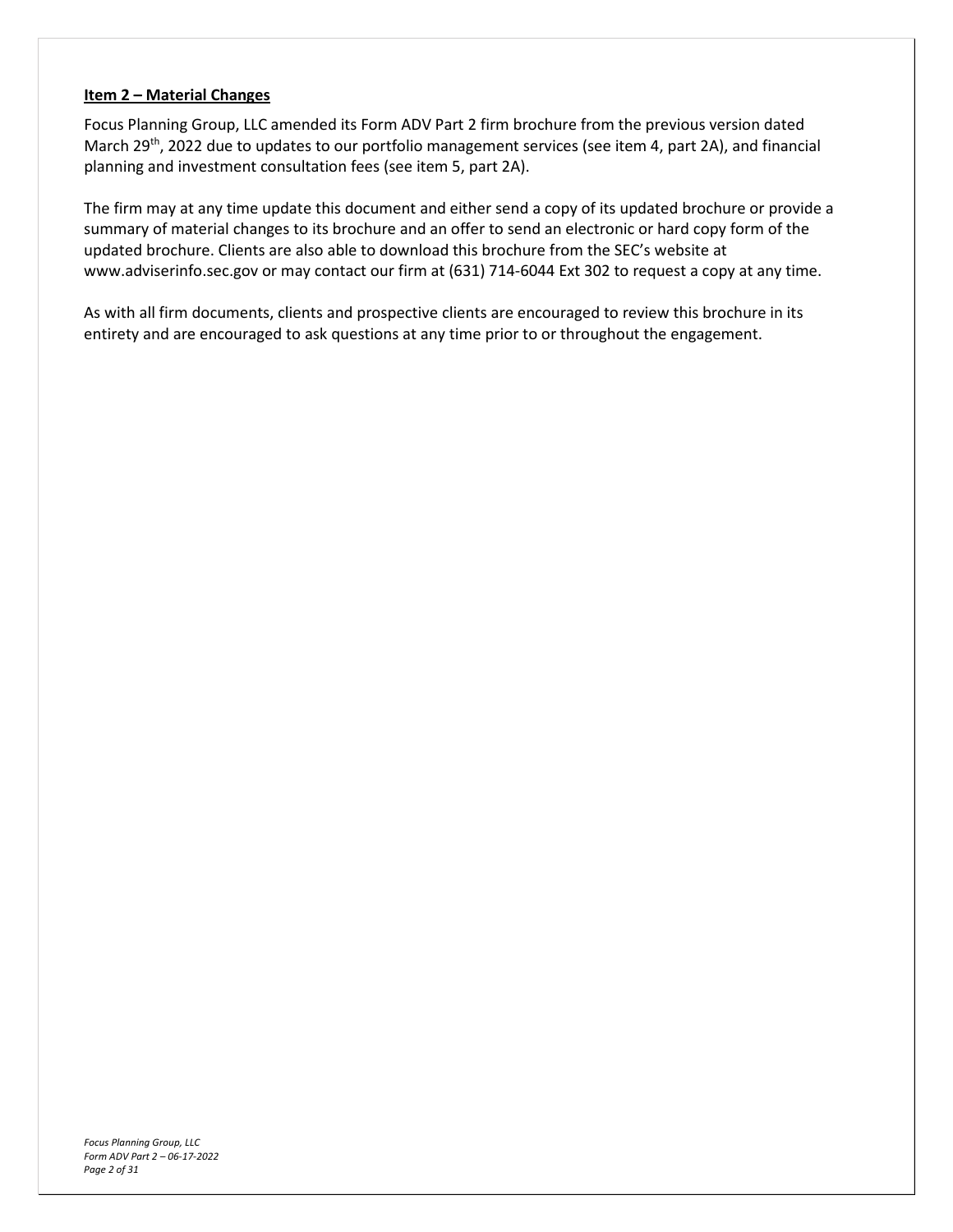### <span id="page-2-0"></span>**Item 3 – Table of Contents**

| Item 11 - Code of Ethics, Participation or Interest in Client Transactions and Personal Trading  16 |  |
|-----------------------------------------------------------------------------------------------------|--|
|                                                                                                     |  |
|                                                                                                     |  |
|                                                                                                     |  |
|                                                                                                     |  |
|                                                                                                     |  |
|                                                                                                     |  |
|                                                                                                     |  |
|                                                                                                     |  |
|                                                                                                     |  |

#### *Important Information*

Throughout this document Focus Planning Group, LLC shall also be referred to as "the firm," "firm," "our," "we" or "us." The client or prospective client may be also referred to as "you," "your," etc., and refers to a client engagement involving a single *person* as well as two or more *persons*, and may refer to natural persons and legal entities. The term "advisor" and "adviser" are used interchangeably where accuracy in identification is necessary (i.e., internet address, etc.).

*Focus Planning Group, LLC Form ADV Part 2 – 06-17-2022 Page 3 of 31*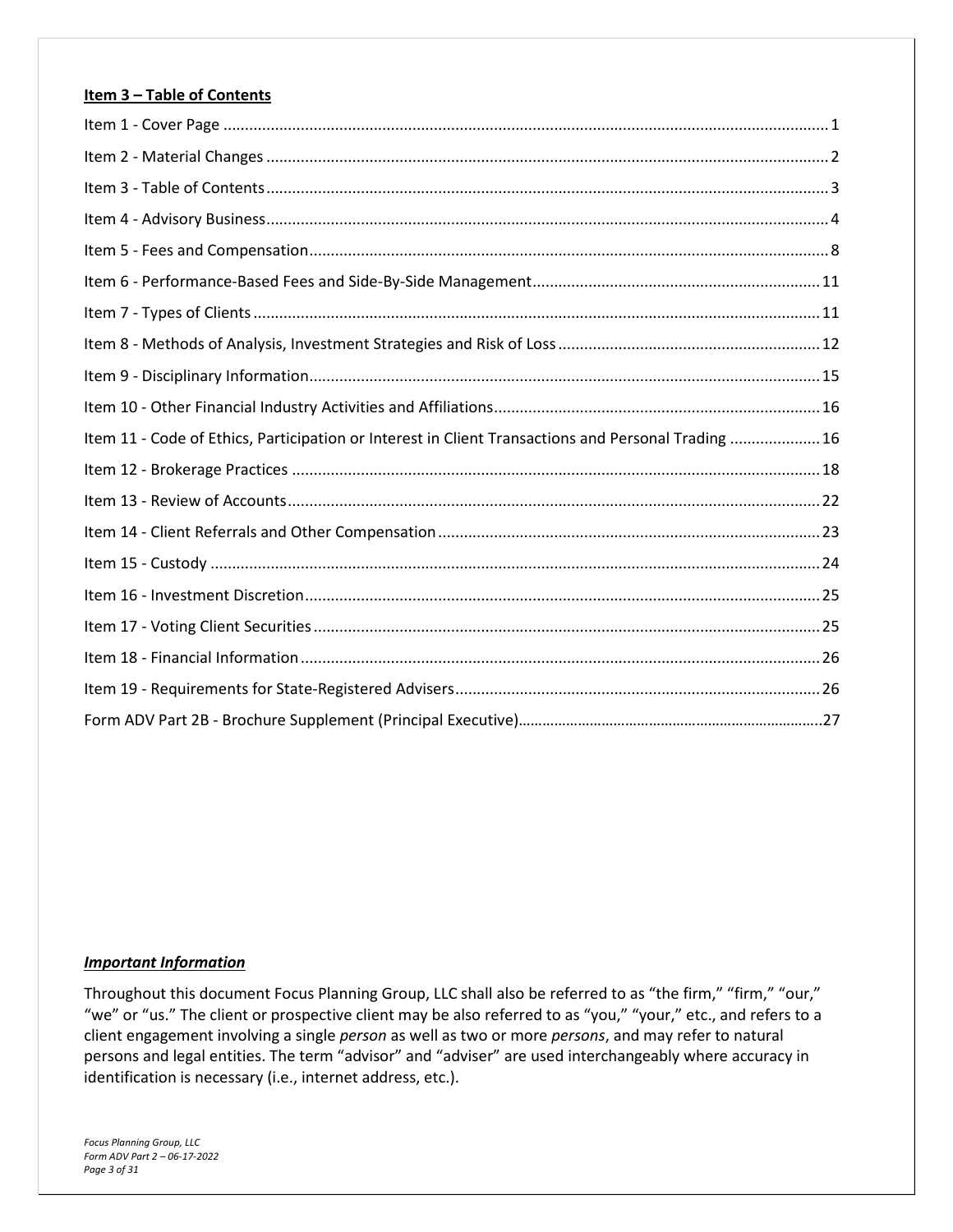#### <span id="page-3-0"></span>**Item 4 - Advisory Business**

#### Description of the Firm

Focus Planning Group, LLC is a New York domiciled limited liability company formed in 2012. We may operate under the trade name Focus Planning Group. The firm's main office is based in Bayport, New York. There are no subsidiaries nor is the firm controlled by another financial services industry entity. Registration in the State of New York occurred in 2015.

Mr. Joseph A. Carbone, Jr., CFP®, AAMS<sup>SM</sup> serves as the firm's Chief Compliance Officer (supervisor). <sup>[1](#page-3-1)</sup> He is also the firm's Managing Member and he maintains controlling interest. Additional information about Mr. Carbone and his professional experience may be found toward the end of this brochure.

#### Description of Advisory Services Offered

A complimentary initial interview is conducted with you to discuss your current situation, long-term goals, and the scope of services that may be provided. Prior to or during this first meeting you will be provided with the firm's Form ADV Part 2 brochure that includes a statement involving our privacy policy. The firm will disclose any material conflicts of interest that could be reasonably expected to impair the rendering of unbiased and objective advice; such as information found in Item 10 of this brochure.

If you wish to engage the firm for its services, you must first execute a client engagement agreement. Thereafter further discussion and analysis will be conducted to determine your financial needs, goals, holdings, etc. Depending on the scope of the engagement, you may be asked to provide copies of the following documents early in the process:

- Wills, codicils and trusts
- Insurance policies
- Mortgage information
- Tax returns
- Student loans
- Divorce decree or separation agreement
- Current financial specifics including W-2s or 1099s
- Information on current retirement plans and benefits provided by your employer
- Statements reflecting current investments in retirement and non-retirement accounts
- Employment or other business agreements you may have in place
- Completed risk profile questionnaires or other forms provided by our firm

It is important that we are provided with an adequate level of information and supporting documentation throughout the term of the engagement including but not limited to: source of funds, income levels, and an account holder or attorney-in-fact's authority to act on behalf of the account, among other information that may be necessary for our services. The information and/or financial statements provided to us need to be accurate. Our firm may, but is not obligated to, verify the information that you have provided to us which will then be used in the advisory process.

<span id="page-3-1"></span><sup>&</sup>lt;sup>1</sup> Please refer to the end of this brochure for further information about associated personnel professional designations.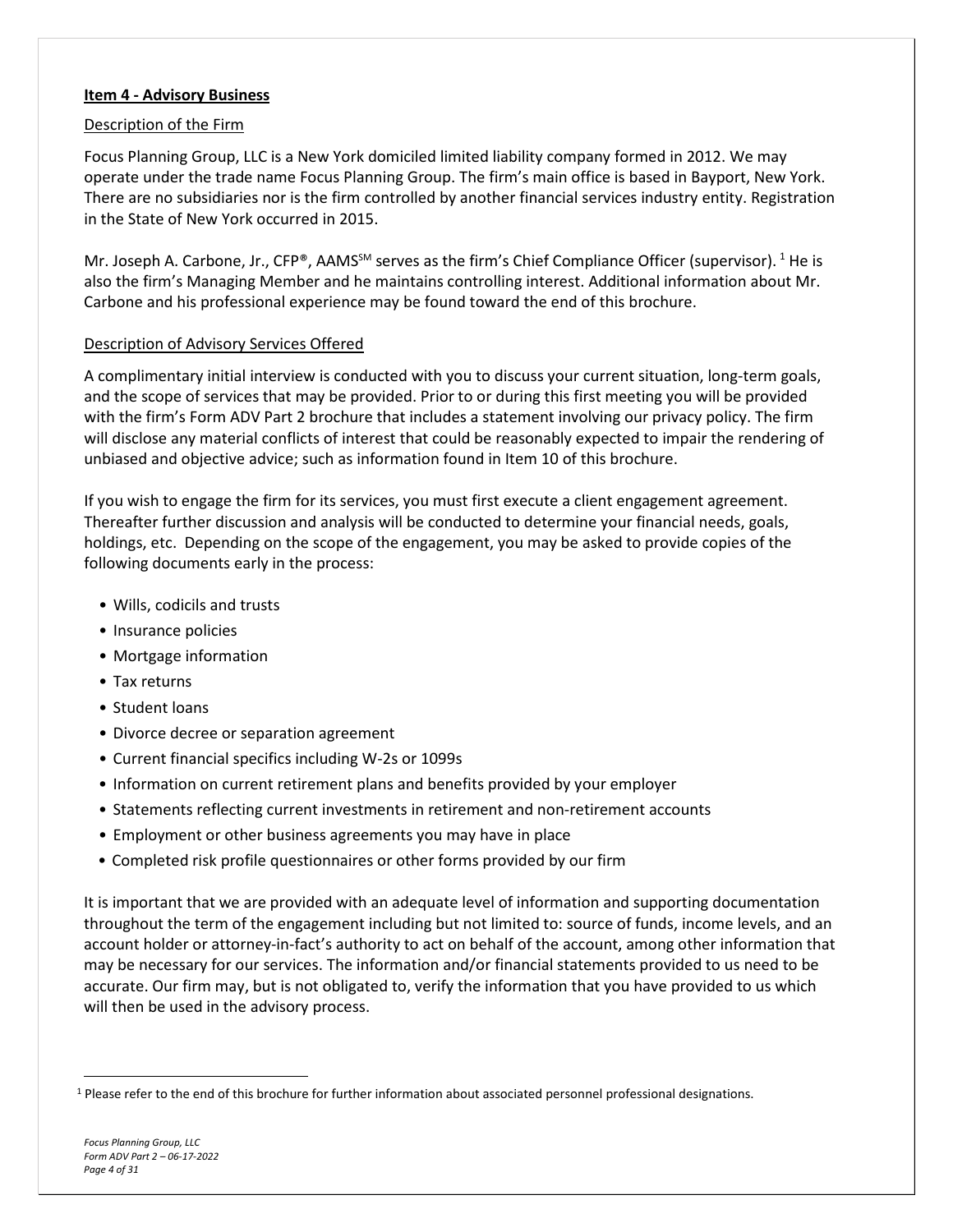It is essential that you inform our firm of significant issues that may call for an update to your plan. Events such as changes in employment or marital status, an unplanned windfall, etc., can have an impact on your circumstances and plans. Our firm needs to be aware of such events so that adjustments may be made as necessary.

#### *Financial Planning and Investment Consultation Services*

Financial planning and investment consultation services may be as broad-based or narrowly focused as you desire. The incorporation of most or all of the listed components allows not only a thorough analysis but also a refined focus of your plans so that the firm is able to assist you in reaching your goals and objectives.

## *Cash Flow Analysis and Debt Management*

A review of your income and expenses will be conducted to determine your current surplus or deficit. Based upon the results, we will provide advice on prioritizing how any surplus should be used, or how to reduce expenses if they exceed your income. In addition, advice on the prioritization of which debts to repay may be provided, based upon such factors as the debt's interest rate and any income tax ramifications. Recommendations may also be made regarding the appropriate level of cash reserves for emergencies and other financial goals. These recommendations are based upon a review of cash accounts (such as money market funds) for such reserves and may include strategies to save desired reserve amounts.

## *Risk Management*

A risk management review includes an analysis of your exposure to major risks that could have a significant adverse impact on your financial picture, such as premature death, disability, property and casualty losses, or the need for long-term care planning. Advice may be provided on ways to minimize such risks and about weighing the costs of purchasing insurance versus the benefits of doing so and, likewise, the potential cost of not purchasing insurance ("self-insuring").

## *Employee Benefits*

A review is conducted and analysis is made as to whether you, as an employee, are taking maximum advantage of your employee benefits. We will also offer advice on your employer-sponsored retirement plan and/or stock options, along with other benefits that may be available to you.

#### *Personal Retirement Planning*

Retirement planning services typically include projections of your likelihood of achieving your financial goals, with financial independence usually the primary objective. For situations where projections show less than the desired results, a recommendation may include showing you the impact on those projections by making changes in certain variables (i.e., working longer, saving more, spending less, taking more risk with investments). If you are near retirement or already retired, advice may be given on appropriate distribution strategies to minimize the likelihood of running out of money or having to adversely alter spending during your retirement years.

#### *College Funding*

Advice involving college funding may include projecting the amount that will be needed to achieve postsecondary education funding goals, along with savings strategies and the "pros-and-cons" of various college savings vehicles that are available. We are also available to review your financial picture as it relates to eligibility for financial aid or the best way to contribute to family members, such as grandchildren, if appropriate.

*Focus Planning Group, LLC Form ADV Part 2 – 06-17-2022 Page 5 of 31*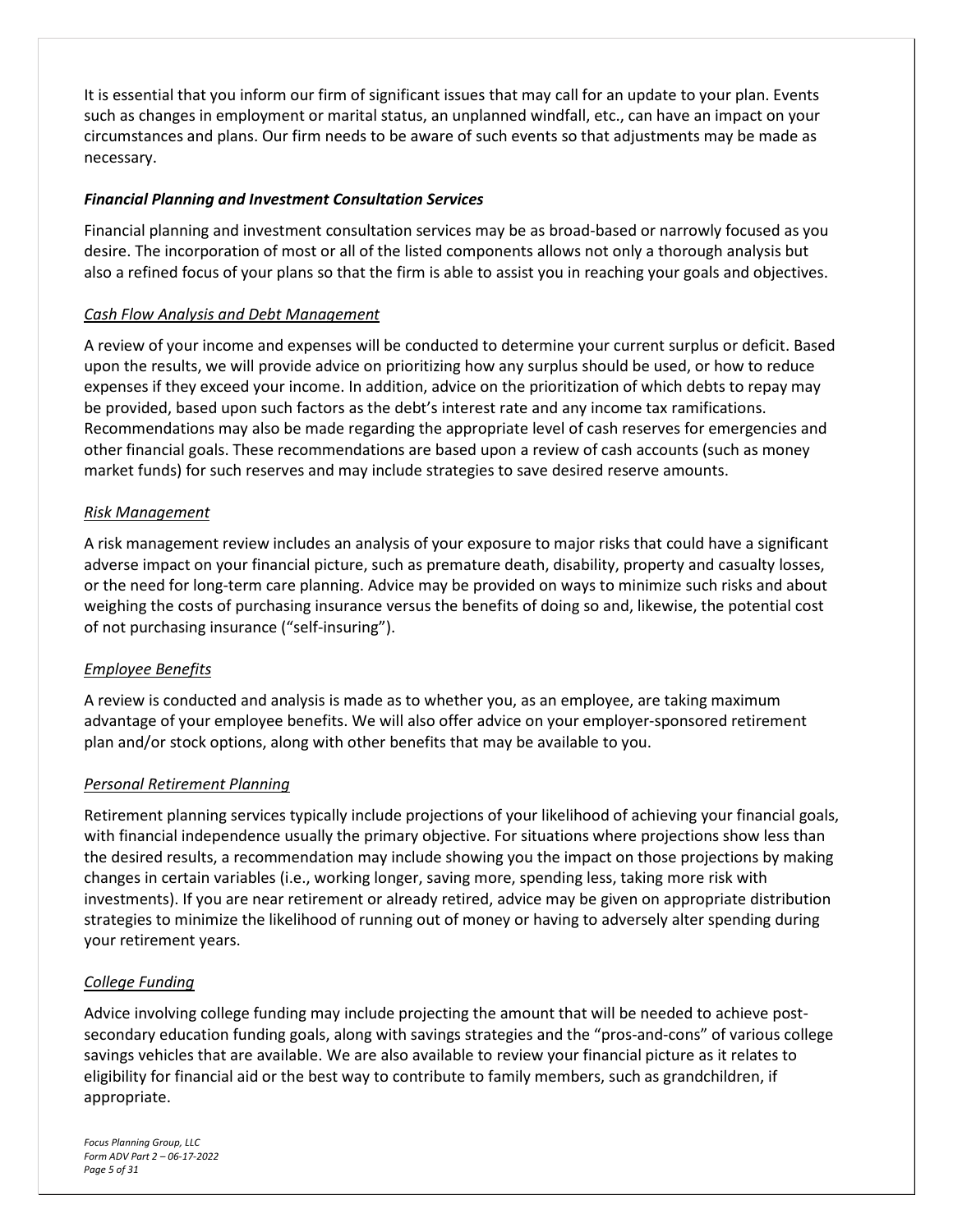#### *Tax Strategies*

Advice may include ways to minimize current and future income taxes as a part of your overall financial planning picture. For example, recommendations may be offered as to which type of account(s) or specific investments should be owned based in part on their "tax efficiency," with consideration that there is always a possibility of future changes to federal, state or local tax laws and rates that may impact your situation.

#### *Estate Planning*

Our review typically includes an analysis of your exposure to estate taxes and your current estate plan, which may include whether you have a will, powers of attorney, trusts and other related documents. We may assess ways to minimize or avoid future estate taxes by implementing appropriate estate planning strategies such as the use of applicable trusts. We generally recommend that you consult with an attorney when you initiate, update, or complete estate planning activities. We may provide you with contact information for attorneys who specialize in estate planning when you wish to hire an attorney for such purposes. From time-to-time, we will participate in meetings or phone calls between you and your attorney with your approval.

## *Divorce Planning*

Separation or divorce can have a major impact on your goals and plans. We will work with you to help you gain an understanding of your unique situation and provide you with a realistic financial picture so that you are in a better situation to communicate with legal counsel, a mediator or soon to be ex-spouse. We can assist in the completion of cash flow and net worth projections, budgetary analyses, as well as help you to understand what the consequences and/or benefits are involving a settlement.

#### *Business Consultation*

We are available to assist small businesses in a variety of ways to include establishing a retirement plan, concepts to retain key personnel, general financial advice, debt management, as well as assisting you with matters involving coordination with your financial institution, attorney or accounting firm.

#### *Investment Consultation*

Our investment consultation component often involves providing information on the types of investment vehicles available, employee retirement plans and/or stock options, investment analysis and strategies, asset selection and portfolio design, as well as assistance if your investment account is maintained at another broker/dealer or custodian. The strategies and types of investments that may be recommended are further discussed in Item 8 of this brochure.

#### *Broad-Based v. Modular Financial Planning*

A broad-based plan is an endeavor that requires detail. Certain variables can affect the cost involved in the development of the plan, such as the quality of your own records, complexity and number of current investments, diversity of insurance products and employee benefits you currently hold, size of the potential estate, and special needs of the client or their dependents, among others. While certain broad-based plans may require 10 or more hours to complete, complex plans may require more than 20 hours. At your request we may concentrate on reviewing only a specific area (modular planning), such as an employer retirement plan allocation, funding an education or estate planning issues, or evaluating the sufficiency of your current retirement plan. Note that when these services focus only on certain areas of your interest or need, your overall situation or needs may not be fully addressed due to limitations you may have established.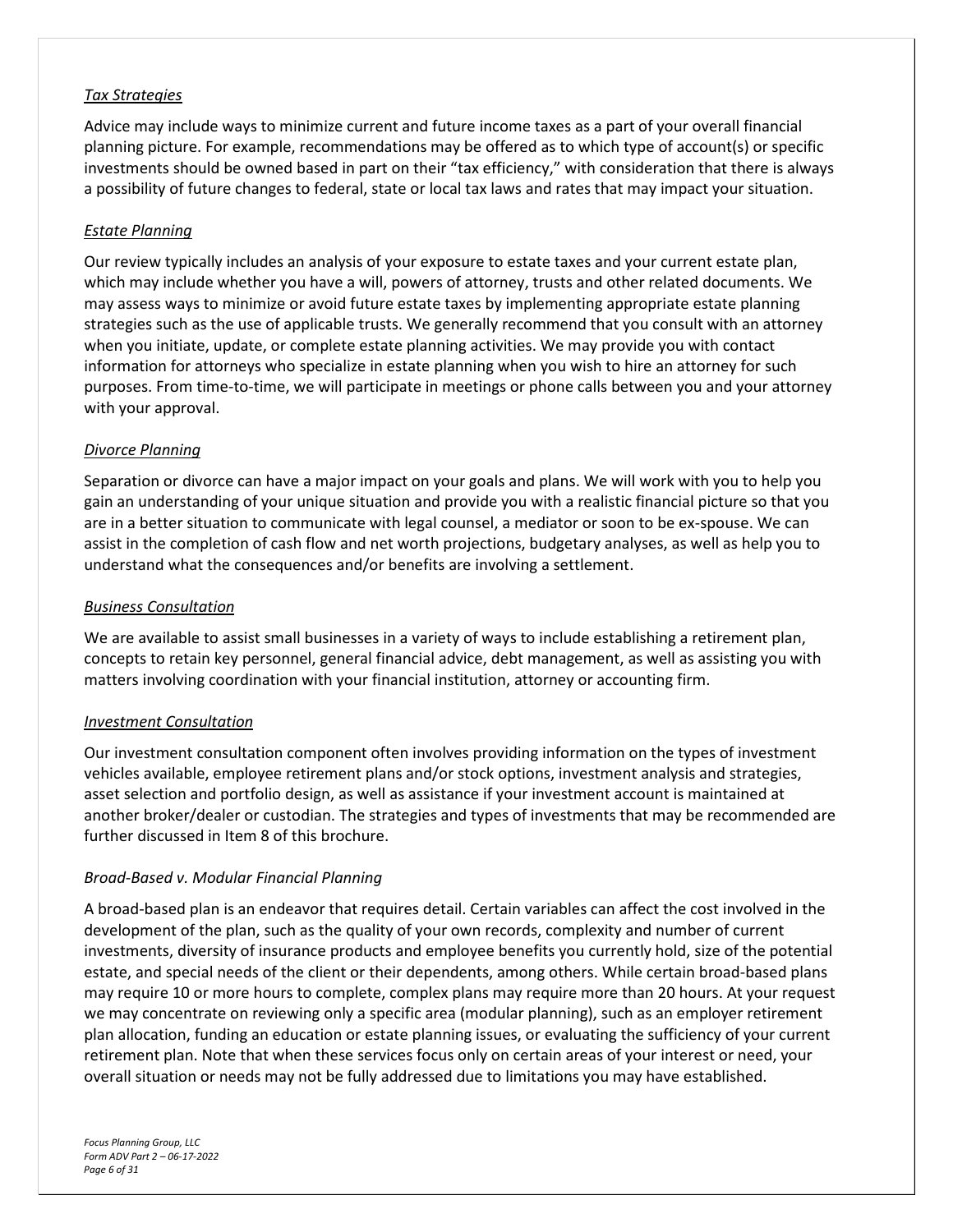Whether we have created a broad-based or modular plan, we will present you with a summary of our recommendations, guide you in the implementation of some or all of them per your decision, as well as offer you periodic reviews thereafter. In all instances involving our financial planning and investment consultation engagements, our clients retain full discretion over all implementation decisions and are free to accept or reject any recommendation we make.

#### *Educational Workshops*

We provide periodic complimentary educational seminar sessions for those desiring information on personal finance and investing. Topics may include issues related to general financial planning, educational funding, estate planning, retirement strategies, implications involving changes in marital status, and various other current economic or investment topics. Our workshops are educational in nature and do not involve the sale of insurance or investment products.

## *Portfolio Management Services*

You may engage our firm to implement investment strategies that we have recommended to you. Depending on your risk profile, goals and needs, among other considerations, your portfolio will involve the employment of one of our investment strategies as well as either a broad range or more narrowly focused choice of investment vehicles which are further discussed in Item 8 of this brochure.

Where appropriate, we will prepare investment guidelines reflecting your objectives, time horizon, tolerance for risk, as well as any reasonable account constraints you may have for the portfolio. These guidelines will be designed to be specific enough to provide future guidance while allowing flexibility to work with changing market conditions. Since this effort is the product of information and data you have provided, you may be asked to review it and provide your final approval. We will then develop a customized portfolio for you based on your unique situation, investment goals and tolerance for risk. We serve as your portfolio manager on a discretionary or nondiscretionary basis (defined in Item 16), and the engagement typically includes**:** 

- Determination of risk tolerance
- Investment strategy
- Investment guideline development
- Asset allocation
- Asset selection
- Regular monitoring
- Periodic rebalancing

When we provide investment advice to you regarding your retirement plan account or individual retirement account, we are fiduciaries within the meaning of Title I of the Employee Retirement Income Security Act and/or the Internal Revenue Code, as applicable, which are laws governing retirement accounts. The way we make money creates some conflicts with your interests, so we operate under a special rule that requires us to act in your best interest and not put our interests ahead of yours.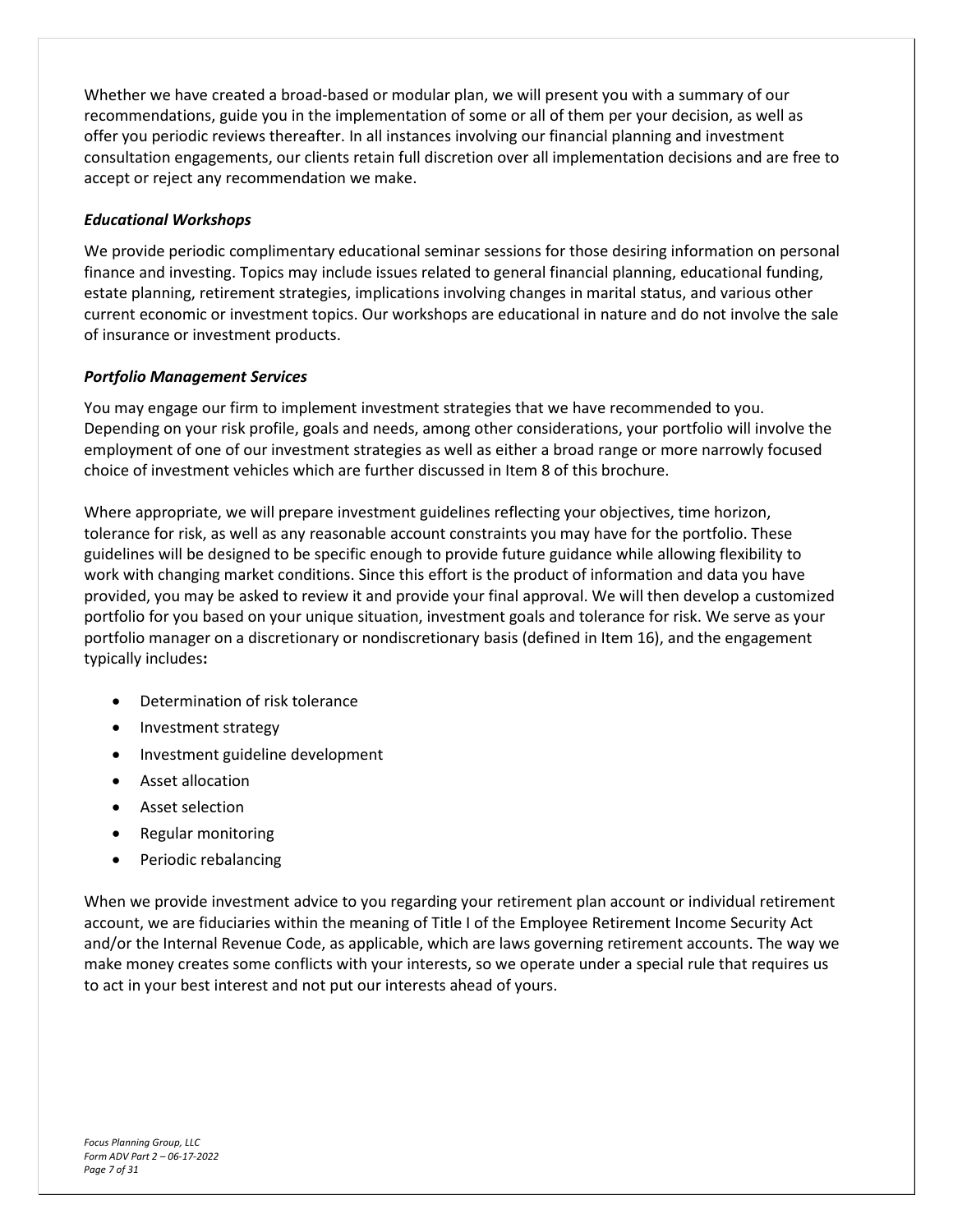Under this special rule's provisions, we must:

- Meet a professional standard of care when making investment recommendations (give prudent advice);
- Never put our financial interests ahead of yours when making recommendations (give loyal advice);
- Avoid misleading statements about conflicts of interest, fees, and investments;
- Follow policies and procedures designed to ensure that we give advice that is in your best interest;
- Charge no more than is reasonable for our services; and
- Give you basic information about conflicts of interest.

## Wrap Fee Programs

The firm does not sponsor or serve as a portfolio manager in an investment program involving wrapped (bundled) fees.

## Client Assets Under Management

As of December 31, 2021, Focus Planning Group had approximately \$17.2 million of reportable client assets under its management<sup>[2](#page-7-1)</sup> through discretionary engagement agreements.

## General Information

Focus Planning Group, LLC does not provide legal or accounting services but with your consent we will work with other professionals, such as an estate planning attorney, to assist with the coordination and implementation of accepted strategies. You should be aware that these other advisors will charge you separately for their services and these fees will be in addition to our own advisory fees.

Our firm will use its best judgment and good faith effort in rendering its services. We cannot warrant or guarantee the achievement of a planning goal or any particular level of account performance or that your account will be profitable over time. Past performance is not necessarily indicative of future results.

Except as may otherwise be provided by law, our firm will not be liable to the client, heirs, or assignees for any loss an account may suffer by reason of an investment decision made or other action taken or omitted in good faith by our firm with that degree of care, skill, prudence and diligence under the circumstances that a prudent person acting in a fiduciary capacity would use; any loss arising from our adherence to your direction or that of your legal agent; any act or failure to act by a service provider maintaining an account. Federal and state securities laws impose liabilities under certain circumstances on persons who act in good faith and, therefore, nothing contained in this document or our client engagement agreement shall constitute a waiver of any rights that a client may have under federal and state securities laws.

## <span id="page-7-0"></span>**Item 5 - Fees and Compensation**

Forms of payment are based on the types of services being provided, term of service, etc., and will be stated in your engagement agreement with our firm. Fees may be paid by check or draft from US-based financial institutions. With your written prior authorization, payment may also be made through a qualified, unaffiliated PCI-compliant<sup>[3](#page-7-2)</sup> third-party processor of via your investment account held at your custodian of record. Payment requests for our advisory fees will be preceded by our invoice, and fees paid to our firm will

<span id="page-7-1"></span><sup>2</sup> Term "assets under management" per the SEC's *General Instructions for Part 2 of Form ADV*.

<span id="page-7-2"></span><sup>&</sup>lt;sup>3</sup> For an explanation of the term "PCI," who the PCI Security Standards Council is, as well as its comprehensive standards to enhance payment card data security, please go to https://www.pcisecuritystandards.org/security\_standards/index.php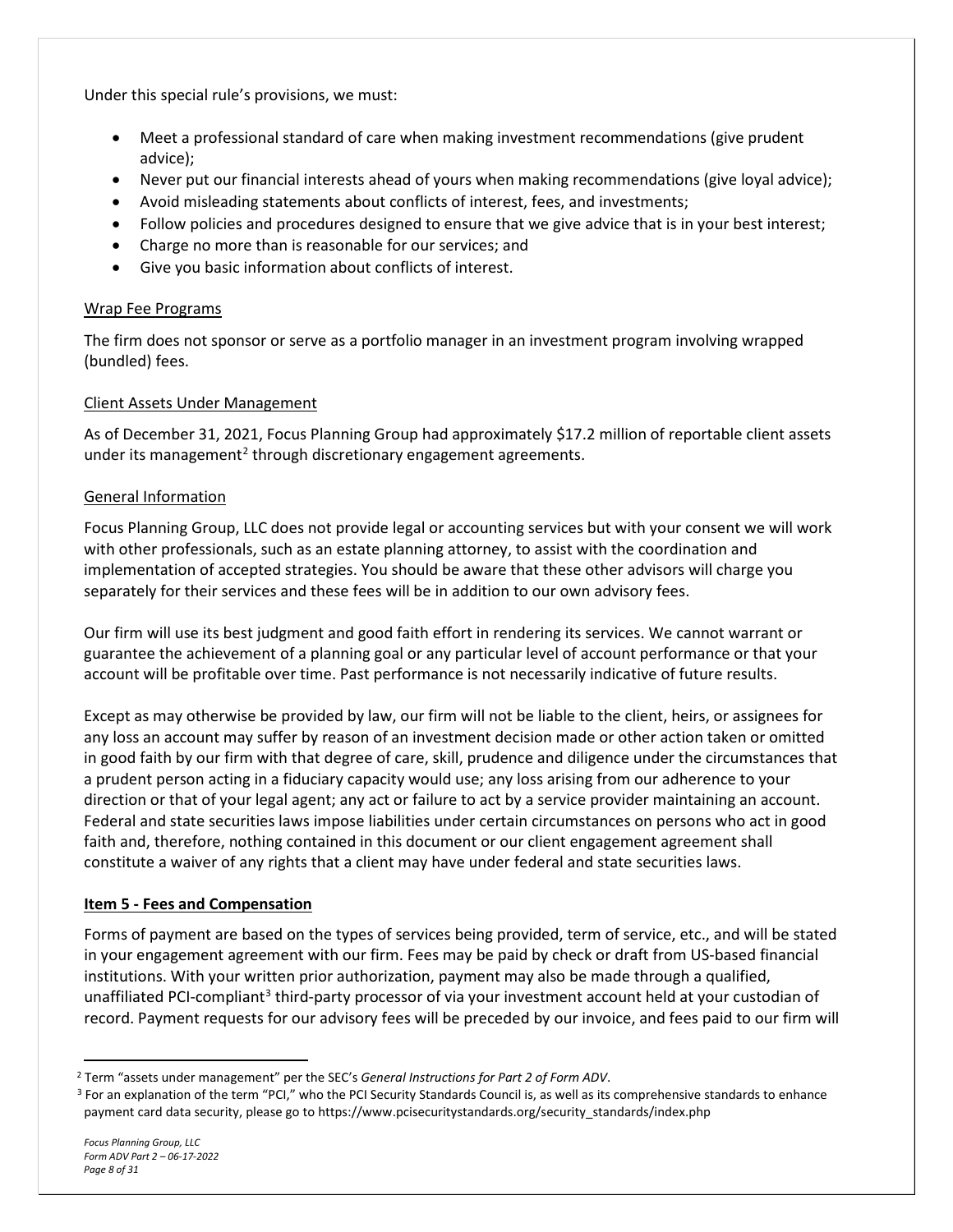be noted in your account statement you will receive from your custodian. Our firm does not accept cash, money orders or similar forms of payment for its engagements.

#### Method of Compensation and Fee Schedule

#### *Financial Planning and Investment Consultation Fees*

Multi-component engagements are assessed a fixed fee of \$2,750. A deposit of one-half of fee will be due upon execution of the engagement agreement and the remaining portion upon plan delivery.

Clients interested in a limited planning component engagement are assessed an hourly fee. Our rate is \$250 per hour; billed in 15-minute increments, and a partial increment (e.g., seven minutes) will be treated as a whole increment. Prior to entering into an agreement with our firm you will receive an estimate of the overall cost based on your requirements and the time involved. Payment is required at delivery of our invoice which coincides with the presentation of your plan.

#### *Educational Workshops Fees*

Workshops sessions are complimentary; no fee is assessed by our firm.

#### *Portfolio Management Services Fees*

Portfolio management accounts are assessed an annualized asset-based fee that will be determined by the reporting period ending value of your account (e.g., the last market day of the month). These fees will be billed monthly, in advance, per the following table.

| <b>Assets Under Management</b> | <b>Annualized Asset-Based Fee</b> |
|--------------------------------|-----------------------------------|
| $$0 - $1,000,000$              | 1.00% (100 basis points)          |
| \$1,000,001 - \$2,000,000      | 0.85% (85 basis points)           |
| $$2,000,001 - $3,000,000$      | 0.75% (75 basis points)           |
| $$3,000,001 - $4,000,000$      | 0.65% (65 basis points)           |
| $$4,000,001 - $5,000,000$      | 0.55% (55 basis points)           |
| Over \$5,000,001               | 0.50% (50 basis points)           |

The asset-based fee is based on a blended tier; for example, a client's portfolio with \$1,750,000 in assets would be assessed an annualized fee of 100 basis points for the first \$1,000,000, and 85 basis points on the remaining amount.

#### *Aggregating Fees*

For the benefit of discounting your asset-based fee, we will attempt to aggregate accounts for the same individual or two or more accounts within the same family, or accounts where a family member has power of attorney over another family member's or incompetent person's account.

#### *Account Valuations*

Accounts will be assessed in accordance with asset values disclosed on the statement the client will receive from the custodian of record for the purpose of verifying the computation of the advisory fee. In the rare absence of a reportable market value, our firm may seek a third-party opinion from a recognized industry source (e.g., unaffiliated public accounting firm), and the client may choose to separately seek such an opinion at their own expense as to the valuation of "hard-to-price" securities if necessary.

*Focus Planning Group, LLC Form ADV Part 2 – 06-17-2022 Page 9 of 31*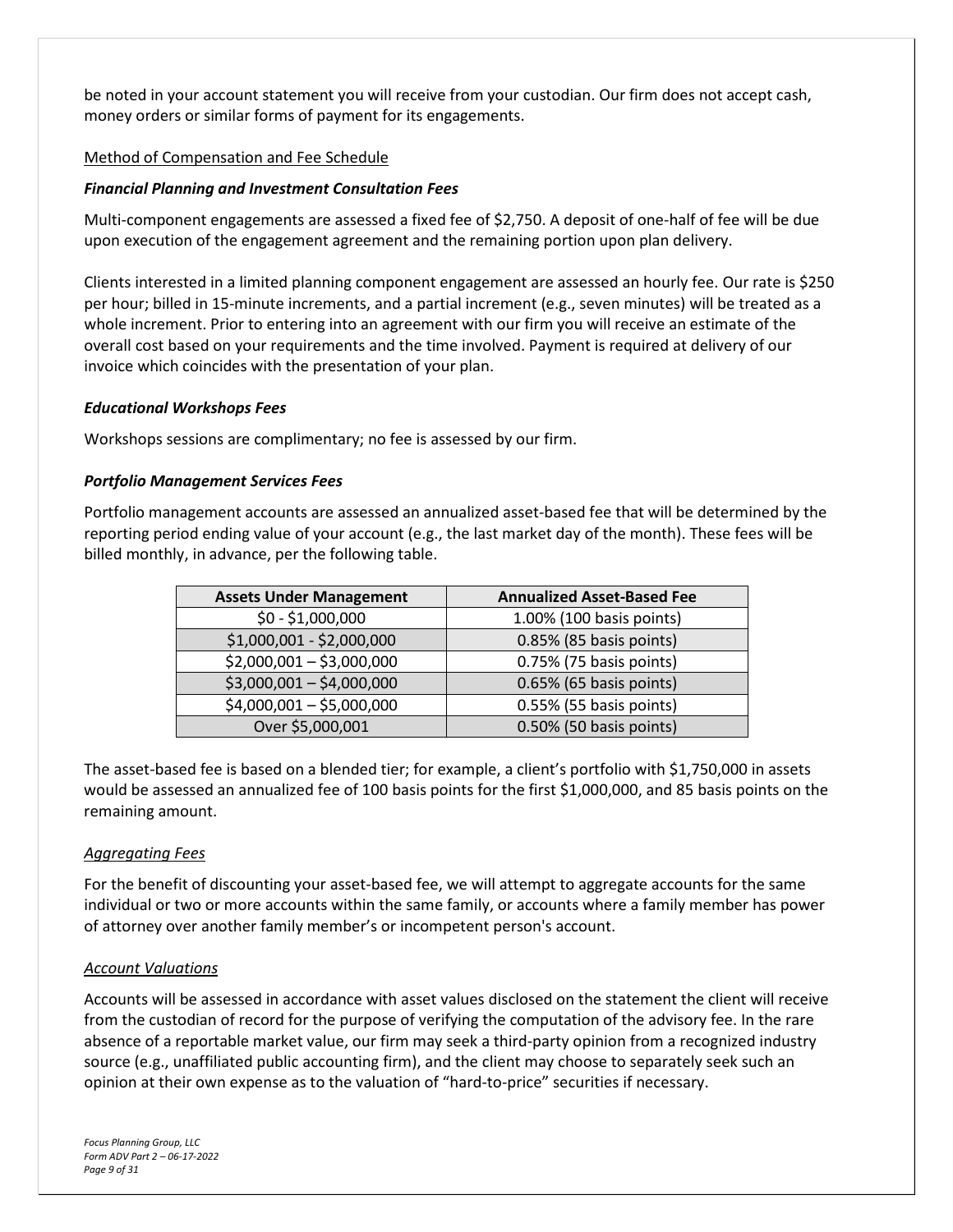#### *Billing Notices*

Your first billing cycle will begin once your agreement is executed with our firm and assets have settled into your account held by the custodian of record. Advisory fees for partial months will be prorated based on the remaining days in the reporting period in which our firm services the account. Fee payments will generally be assessed within the first 10 days of each billing month.

We will concurrently send you and the custodian of record a written notice ("invoice") each period that describes the advisory fees to be deducted from your account at our direction. This notice will be delivered prior to the deduction of fees. Your notice will include the total fee assessed, covered time period, calculation formula utilized, and reference to the assets under management in which the fee had been based. It is important that you verify the accuracy of fee calculations; the custodian may not verify the accuracy of advisory fee assessments for you.

#### *Fee Withdrawals*

By signing our firm's engagement agreement, as well as the selected custodian account opening documents, you will be authorizing the withdrawal of our advisory fees from your account. The withdrawal will be accomplished by the custodian of record at the request of our firm, and the custodian will remit our fee directly to our firm. All fees deducted will be clearly noted on account statements that you will receive directly from the custodian of record.

Alternatively, you may request to directly pay our advisory firm its portfolio management fee in lieu of having the advisory fee withdrawn from your investment account. Our valuation assessment will remain the same as described above, and the client's direct payment must be received by our firm within 10 days of our invoice.

#### *Discounting of Advisory Fees*

The services to be provided to you and their specific fees will be detailed in your engagement agreement. Our published fees may be discounted at the firm's final determination. We strive to offer fees that are fair and reasonable in light of the experience of our firm and the services to be provided to you.

#### Additional Client Fees

Any transactional or service fees (sometimes termed *brokerage fees*), individual retirement account fees, qualified retirement plan fees, account termination fees, or wire transfer fees will be borne by the account holder and per the separate fee schedule of the custodian of record. We will ensure you receive a copy of our custodian's fee schedule at the beginning of the engagement, and you will be notified of any future changes to these fees by the custodian of record and/or third party administrator for certain tax-qualified plans. Fees paid by our clients to our firm for our advisory services are separate from any of these fees or other similar charges. In addition, advisory fees paid to our firm for its services are separate from any transactional charges a client may pay, as well as those for mutual funds, ETFs, exchange-traded notes (ETNs), index mutual funds or other investments of this type.

Per annum interest at the current statutory rate based on the state in which the client resides may be assessed on fee balances due more than 30 days, and we may refer past due accounts to collections or legal counsel for processing. We reserve the right to suspend some or all services once an account is deemed past due.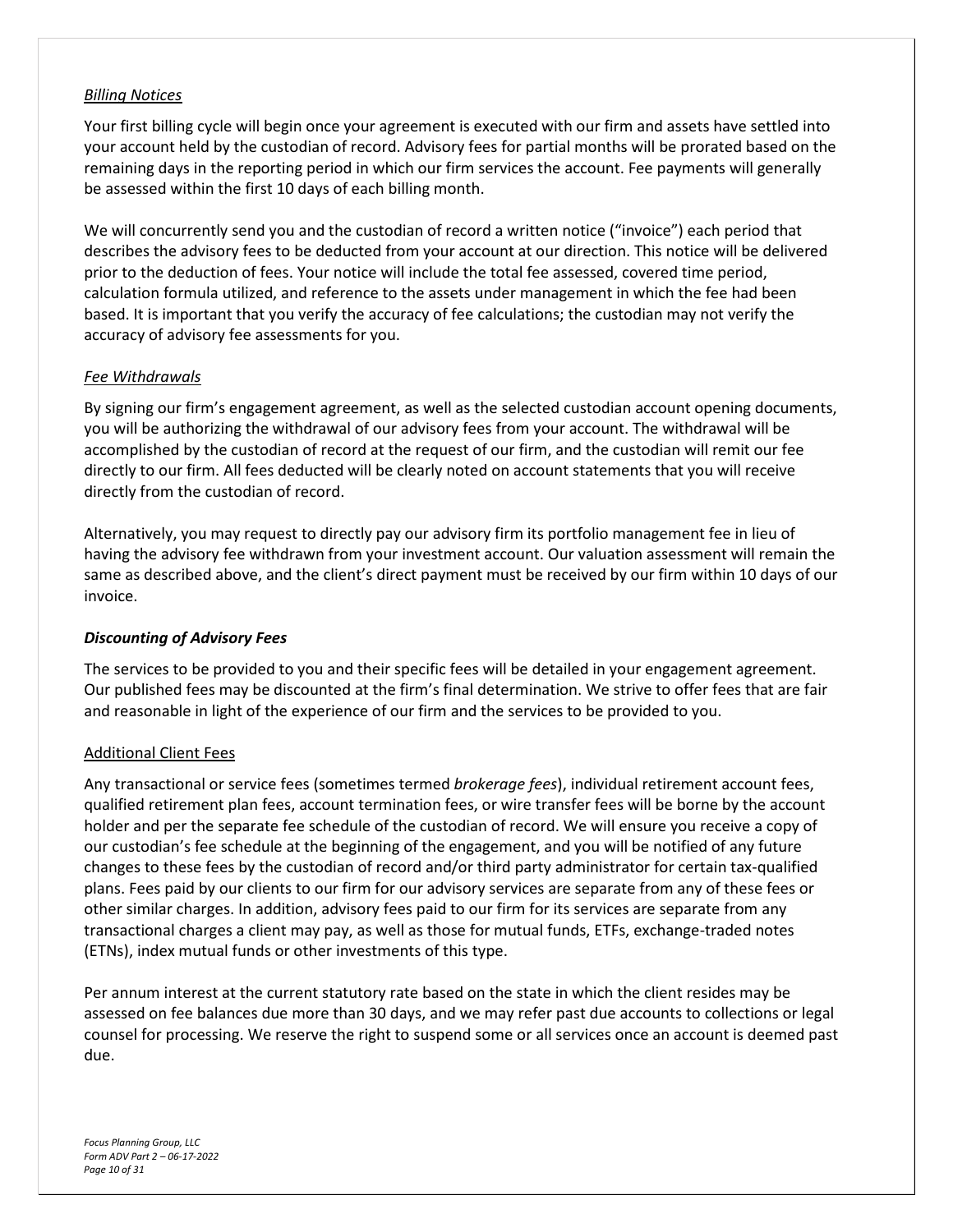Additional information about our fees in relationship to our brokerage and operational practices are noted in Items 12 and 14 of this document.

### External Compensation for the Sale of Securities to Clients

Our firm does not charge or receive a commission or a mark-up on securities transactions, nor will the firm or an associate be paid a commission on the purchase of a securities holding that is recommended to a client. We do not receive "trailer" or SEC Rule 12b-1 fees from an investment company that may be recommended to a client. Fees charged by such issuers are detailed in prospectuses or product descriptions and interested investors are always encouraged to read these documents before investing. Our firm and its associates receive none of these described or similar fees or charges. You retain the option to purchase recommended or similar investments through your own selected service provider.

#### Termination of Services

Either party may terminate the agreement at any time by communicating the intent to terminate in writing. If you verbally notify our firm of the termination and, if in two business days following this notification we have not received your notice in writing, we will make a written notice of the termination in our records and send you our own termination notice as a substitute. Our firm will not be responsible for investment allocation, advice or transactional services (except for limited closing transactions) upon receipt of a termination notice. It will also be necessary that we inform the custodian of record that the relationship between parties has been terminated.

If a client did not receive our Form ADV Part 2 firm brochure at least 48 hours prior to entering into the firm's agreement, then that client will have the right to terminate the engagement without fee or penalty within five business days after entering into the agreement. Should a client terminate a financial planning and investment consultation service after this five-day time period, the client may be assessed fees at the firm's current hourly rate for any time incurred in the preparation of the client's analysis or plan. When a portfolio management services client terminates their agreement after the five-day period, the client will be assessed fees on a prorated basis for services incurred from either (*i*) as a new client, the date of the engagement to the date of the firm's receipt of the written notice of termination, or (*ii*) all other accounts, the last billing period to the date of the firm's physical or constructive receipt of written termination notice.

Our firm will return any prepaid, unearned fees within 30 days of the firm's receipt of termination notice. Earned fees in excess of any prepaid deposit will be billed at the time of termination and will be due upon receipt of our invoice. Our return of payment to a client for a financial planning service will be completed via check from our firm's US-based financial institution. We only coordinate remuneration of prepaid assetbased fees to an investment account via the account custodian. Return of prepaid fees will never involve a personal check, cash or money order from our firm or from an associate of our firm.

#### <span id="page-10-0"></span>**Item 6 - Performance-Based Fees and Side-By-Side Management**

Our firm's advisory fees will not be based on a share of capital gains or capital appreciation (growth) of any portion of managed funds, also known as performance-based fees. Our fees will also not be based on sideby-side management, which refers to a firm simultaneously managing accounts that do pay performancebased fees (such as a hedge fund) and those that do not.

#### <span id="page-10-1"></span>**Item 7 - Types of Clients**

Focus Planning Group provides advisory services to individuals and high net worth individuals, as well as small businesses, charitable organizations and foundations, and their retirement plans if their policies allows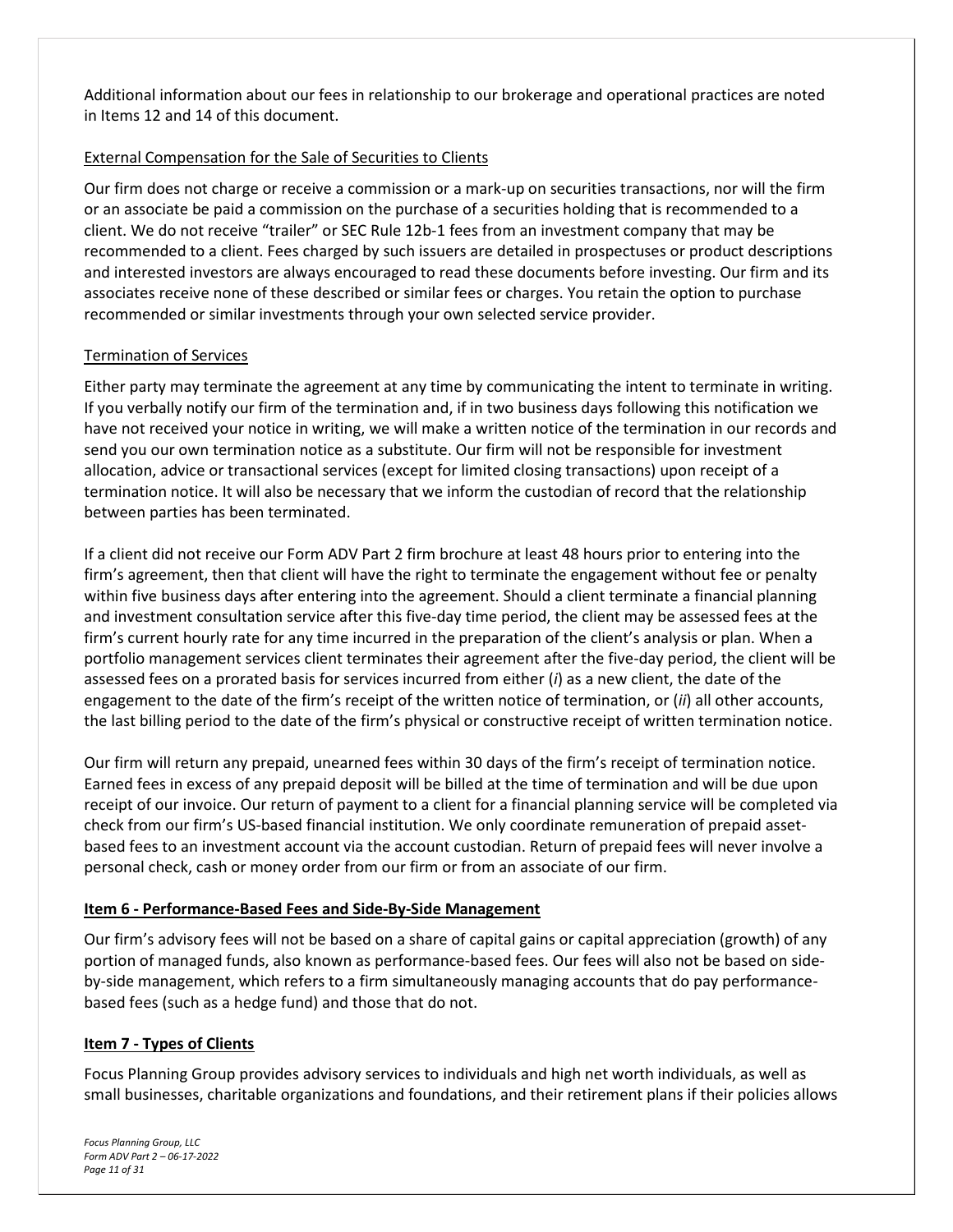us to do so. We do not require minimum income, minimum asset levels or other similar preconditions. We may waive or reduce firm advisory fees based on unique individual circumstances, special arrangements or preexisting relationships. The firm reserves the right to decline services to any prospective client for any nondiscriminatory reason.

#### <span id="page-11-0"></span>**Item 8 - Methods of Analysis, Investment Strategies and Risk of Loss**

#### Methods of Analysis and Investment Strategies

We employ what we believe to be an appropriate blend of fundamental, charting, and technical analyses. We evaluate economic factors including interest rates, the current state of the economy, or the future growth of an industry sector. We study the markets or economies as a whole in an effort to determine potential future behaviors, the estimation of price movement, and an evaluation of a transaction before entry into the market in terms of risk and profit potential. The resulting data may then be applied to various charts, which are then used to assist in the prediction of future price movements. Our research may be drawn from a range of sources that include:

- economists and other industry professionals
- financial periodicals and reference materials
- timing services
- company press releases
- annual reports, prospectuses and regulatory filings

Our investment strategy is primarily based on Modern Portfolio Theory; the belief that proper diversification and risk management will provide an investor client with a stable and consistent return over time. It has been statistically determined that, on a risk adjusted basis, individual asset classes will generally outperform most asset classes over time. We do not typically employ market timing techniques or specific stock selection methods, unless our clients request us to do so; instead we take a buy-and-hold strategy with periodic rebalancing of the account to maintain desired risk levels.

We will mostly use passive, low cost ETFs. In markets where efficiency is not as apparent and passive strategies do not provide an adequate risk/return tradeoff, we may choose to employ actively managed or indexed mutual funds, individual equities and fixed income (stocks and bonds) to gain the return and diversification exposure desired. We may also utilize master limited partnerships (MLPs), listed real estate investment trusts (REITs) and certificates of deposit (CDs)<sup>[4](#page-11-1)</sup> to aid in non-correlation.

#### Risk of Loss

Our firm believes its strategies and investment recommendations are designed to produce the appropriate potential return for the given level of risk; however, there is no guarantee that a planning goal or investment objective will be achieved. Investing in securities involves risk of loss that clients should be prepared to bear. We have offered examples of such risk in the following paragraphs, and we believe it is important that our clients review and consider each of them risk prior to investing.

<span id="page-11-1"></span><sup>4</sup> Focus Planning Group may recommend but does not distribute certificates of deposits, money market accounts or similar savings vehicles for client accounts. Our firm is not a financial institution, is not a member of the Federal Deposit Insurance Corporation (FDIC) or National Credit Union Association (NCUA), nor is required to be an FDIC or NCUA member. You may learn more about the FDIC or NCUA and how they serve financial institution depositors/members by going to their website at www.fdic.gov or www.ncua.gov. Securities recommended through our advisory firm are not FDIC or NCUA/NCUSIF-insured.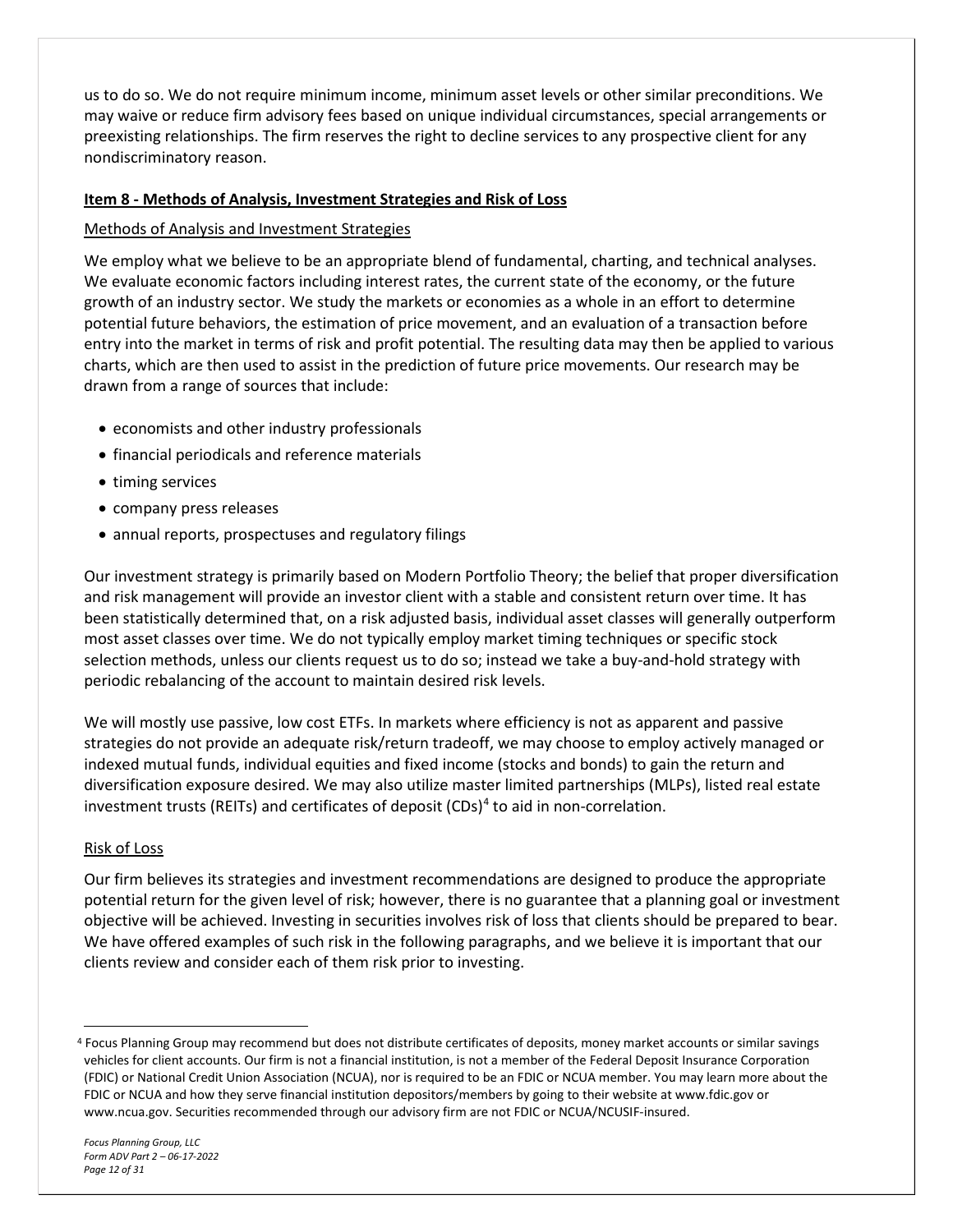#### *Active Portfolio Management*

A portfolio that employs active management strategies may, at times, outperform or underperform various benchmarks or other strategies. In an effort to meet or surpass these benchmarks, active portfolio management may require more frequent trading or "turnover." This may result in shorter holding periods, higher transactional costs and/or taxable events generally borne by the client, thereby potentially reducing or negating certain benefits of active asset management.

#### *Charting and Technical Analyses*

The risk of investing based on technical analyses and their supporting charts is that they may not consistently predict a future price movement; the current price of a security may reflect all known information. Further, a particular change in the market price of a security may follow a random pattern and may not be as predictable as desired. This may occur due to analyst bias or misinterpretation, a sector analysis error, late recognition of a trend, etc.

#### *Company Risk*

When investing in securities, such as stocks, there is always a certain level of company or industry-specific risk that is inherent in each company or issuer. There is the risk that the company will perform poorly or have its value reduced based on factors specific to the company or its industry. This is also referred to as *unsystematic risk* and can be reduced or mitigated through diversification.

#### *Failure to Implement*

You are free to accept or reject any or all of the recommendations made to you. While no advisory firm can guarantee future performance, no plan can succeed if it is not implemented. Clients who choose not to take the steps recommended in their financial plan may face an increased risk that their stated goals and objectives will not be achieved.

#### *Financial Risk*

Excessive borrowing to finance a business operation increases profitability risk because the company must meet the terms of its obligations in good times and bad. During periods of financial stress, the inability to meet loan obligations may result in bankruptcy and/or a declining market value.

#### *Fundamental Analysis*

The challenge involving fundamental analyses is that information obtained may be incorrect; the analysis may not provide an accurate estimate of earnings, which may be the basis for a security's value. If a security's price adjusts rapidly to new information, a fundamental analysis may result in unfavorable performance.

#### *Inflation Risk*

When any type of inflation is present, a dollar today will not buy as much as a dollar next year because purchasing power is eroding at the rate of inflation.

#### *Market Risk*

When the stock market as a whole or an industry as a whole falls, it can cause the prices of individual stocks to fall indiscriminately. This is also called *systemic* or *systematic* risk.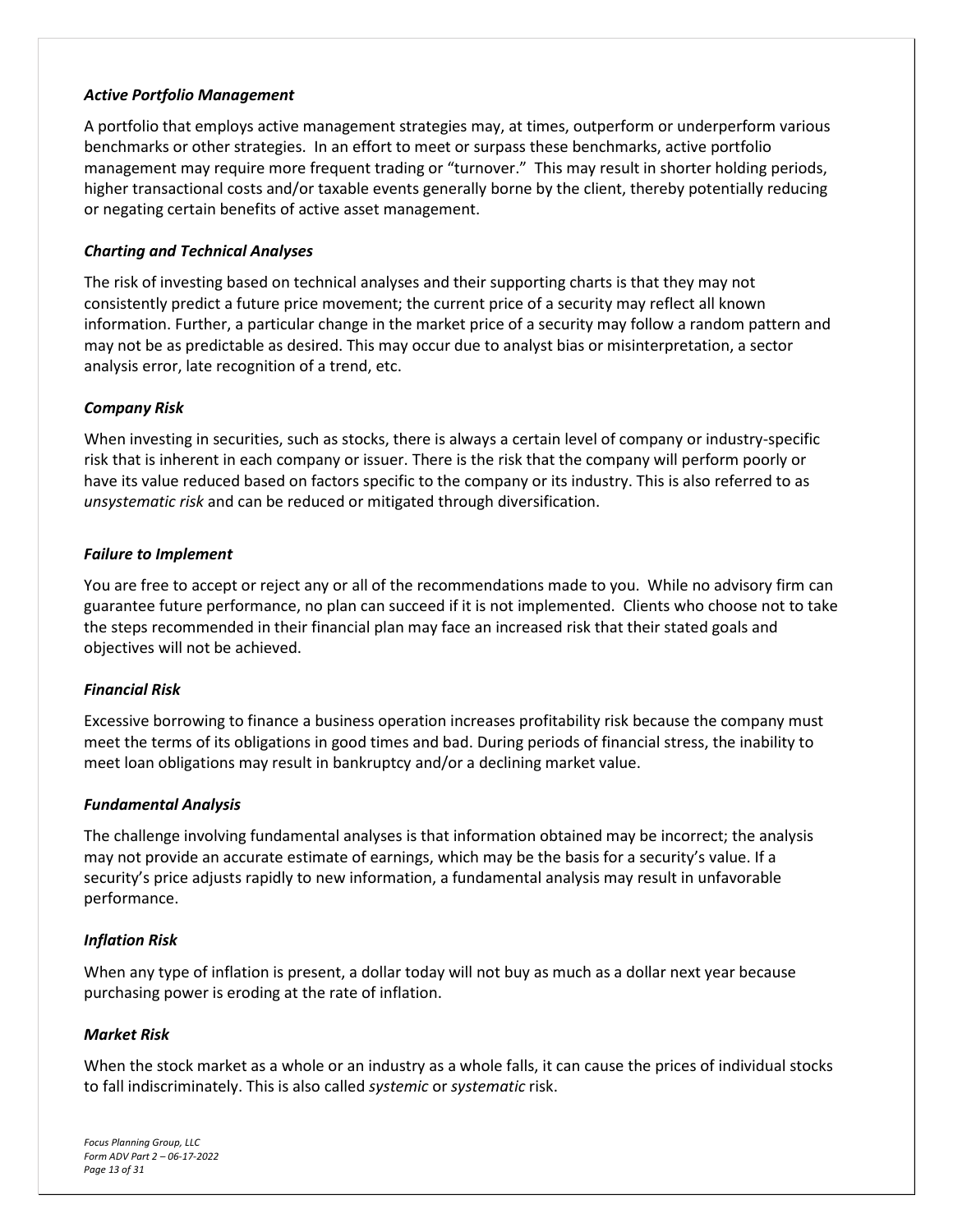#### *Passive Investing*

A portfolio that employs a passive, efficient markets approach (representative of Modern Portfolio Theory) has the potential risk at times to generate lower-than-expected returns for the broader allocation than might be the case for a more narrowly focused asset class, and the return on each type of asset may be a deviation from the average return for the asset class. We believe this variance from the expected return is generally low under normal market conditions when a portfolio is made up of diverse, low or non-correlated assets.

#### *Political Risk*

The risk of financial or market loss because of political decisions or disruptions in a particular country or region, and may also be known as "geopolitical risk."

#### *Research Data*

When research and analyses are based on commercially available software, rating services, general market and financial information, or due diligence reviews, a firm is relying on the accuracy and validity of the information or capabilities provided by selected vendors, rating services, market data, and the issuers themselves. While our firm makes every effort to determine the accuracy of the information received, we cannot predict the outcome of events or actions taken or not taken, or the validity of all information researched or provided which may or may not affect the advice on or investment management of an account.

#### Security-Specific Material Risks

## *ETF and Mutual Fund Risks*

The risk of owning ETFs and mutual funds reflect their underlying securities (e.g., stocks, bonds, securities futures, etc.). These forms of securities typically carry additional expenses based on their share of operating expenses and certain brokerage fees, which may result in the potential duplication of certain fees. We do not recommend leveraged or inverse ETFs due to their inherent heightened risk.

## *Fixed Income Risks*

Various forms of fixed income instruments, such as bonds, money market or bond funds may be affected by various forms of risk, including:

## *Credit Risk*

The potential risk that an issuer would be unable to pay scheduled interest or repay principal at maturity, sometimes referred to as "default risk." Credit risk may also occur when an issuer's ability to make payments of principal and interest when due is interrupted. This may result in a negative impact on all forms of debt instruments, as well as funds or ETF share values that hold these issues. Bondholders are creditors of an issuer and have priority to assets before equity holders (i.e., stockholders) when receiving a payout from liquidation or restructuring. When defaults occur due to bankruptcy, the type of bond held will determine seniority of payment.

#### *Duration Risk*

Duration is a measure of a bond's volatility, expressed in years to be repaid by its internal cash flow (interest payments). Bonds with longer durations carry more risk and have higher price volatility than bonds with shorter durations.

*Focus Planning Group, LLC Form ADV Part 2 – 06-17-2022 Page 14 of 31*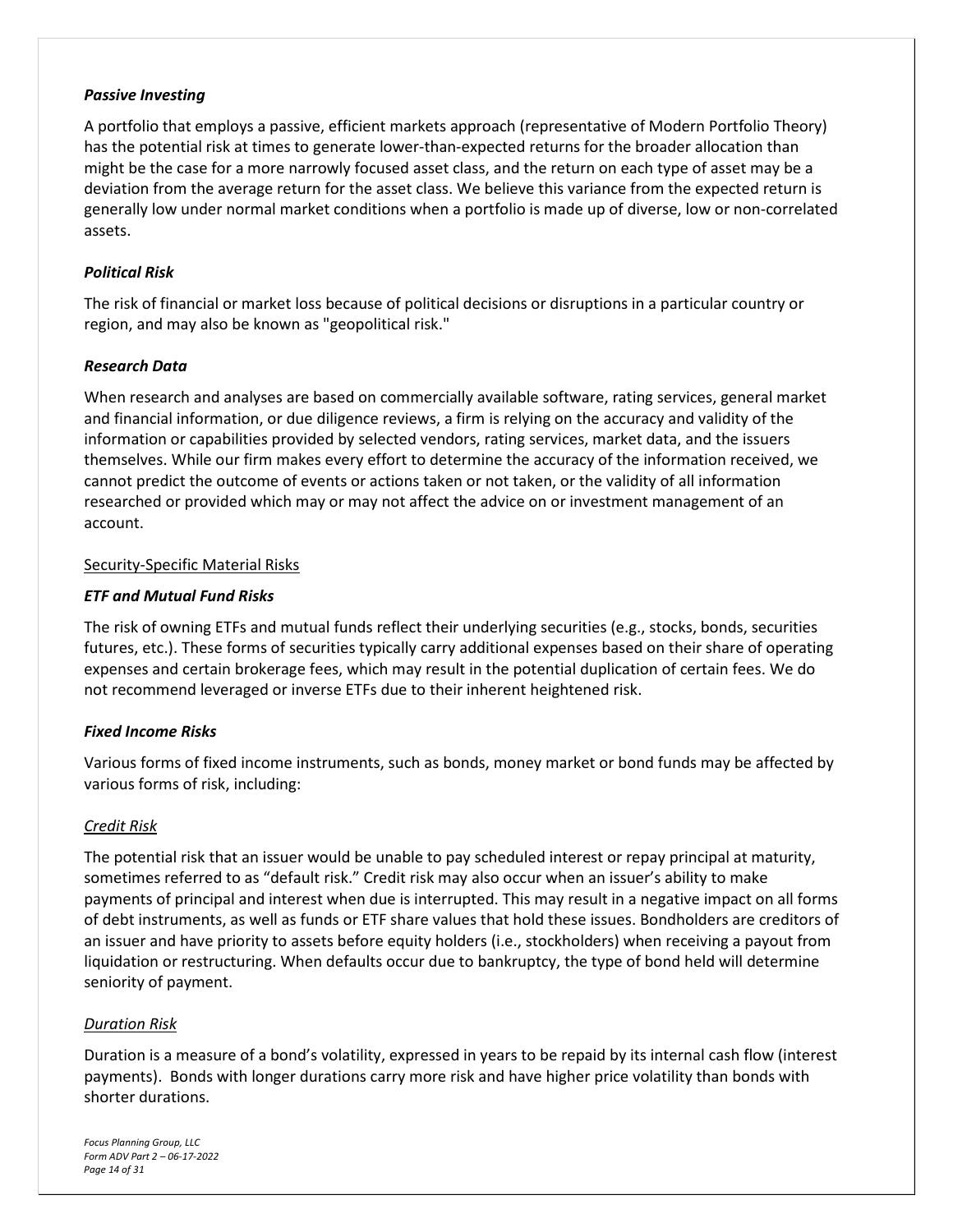#### *Interest Rate Risk*

The risk that the value of the fixed income holding will decrease because of an increase in interest rates.

#### *Liquidity Risk*

The inability to readily buy or sell an investment for a price close to the true underlying value of the asset due to a lack of buyers or sellers. While certain types of fixed income are generally liquid (i.e., bonds), there are risks which may occur such as when an issue trading in any given period does not readily support buys and sells at an efficient price. Conversely, when trading volume is high, there is also a risk of not being able to purchase a particular issue at the desired price.

#### *Reinvestment Risk*

With declining interest rates, investors may have to reinvest interest income or principal at a lower rate.

#### *Index Investing*

Certain ETFs and indexed funds have the potential to be affected by "active risk" (or "tracking error risk"), which might be defined as a deviation from a stated benchmark. *Master Limited Partnerships*

Investing in MLPs involve certain risks related to investing in their underlying assets, as well as the risks associated with pooled investment vehicles (certain pooled investments may be less regulated than others). In addition, MLPs that concentrate in a particular industry or a particular geographic region are subject to risks associated with the specific industry or region. A potential benefit derived from a MLP is also dependent on the holding being treated as a partnership for federal income tax purposes; if part or all of the MLP is not, it may have potential adverse tax effects on a portfolio.

## *QDI Ratios*

While many ETFs and index mutual funds are known for their potential tax-efficiency and higher "qualified dividend income" (QDI) percentages, there are asset classes within these investment vehicles or holding periods within that may not benefit. Shorter holding periods, as well as commodities and currencies (that may be part of an ETF or mutual fund portfolio), may be considered "non-qualified" under certain tax code provisions. A holding's QDI will be considered when tax-efficiency is an important aspect of the client's portfolio.

#### *Real Estate Investment Trusts*

Risks involved in REIT investing may include *(i)* following the sale or distribution of assets an investor may receive less than their principal invested, *(ii)* a lack of a public market in certain issues, *(iii)* limited liquidity and transferability, *(iv)* fluctuations involving the value of the assets within the REIT, *(v)* a reliance on the investment manager to select and manage assets, *(vi)* changes in interest rates, laws, operating expenses, and insurance costs, *(vii)* tenant turnover, and *(viii)* the impact of current market conditions.

#### <span id="page-14-0"></span>**Item 9 - Disciplinary Information**

Neither the firm nor its management has been involved in any material criminal or civil action in a domestic, foreign or military jurisdiction, an administrative enforcement action, or self-regulatory organization proceeding that would reflect poorly upon our offering advisory business or its integrity.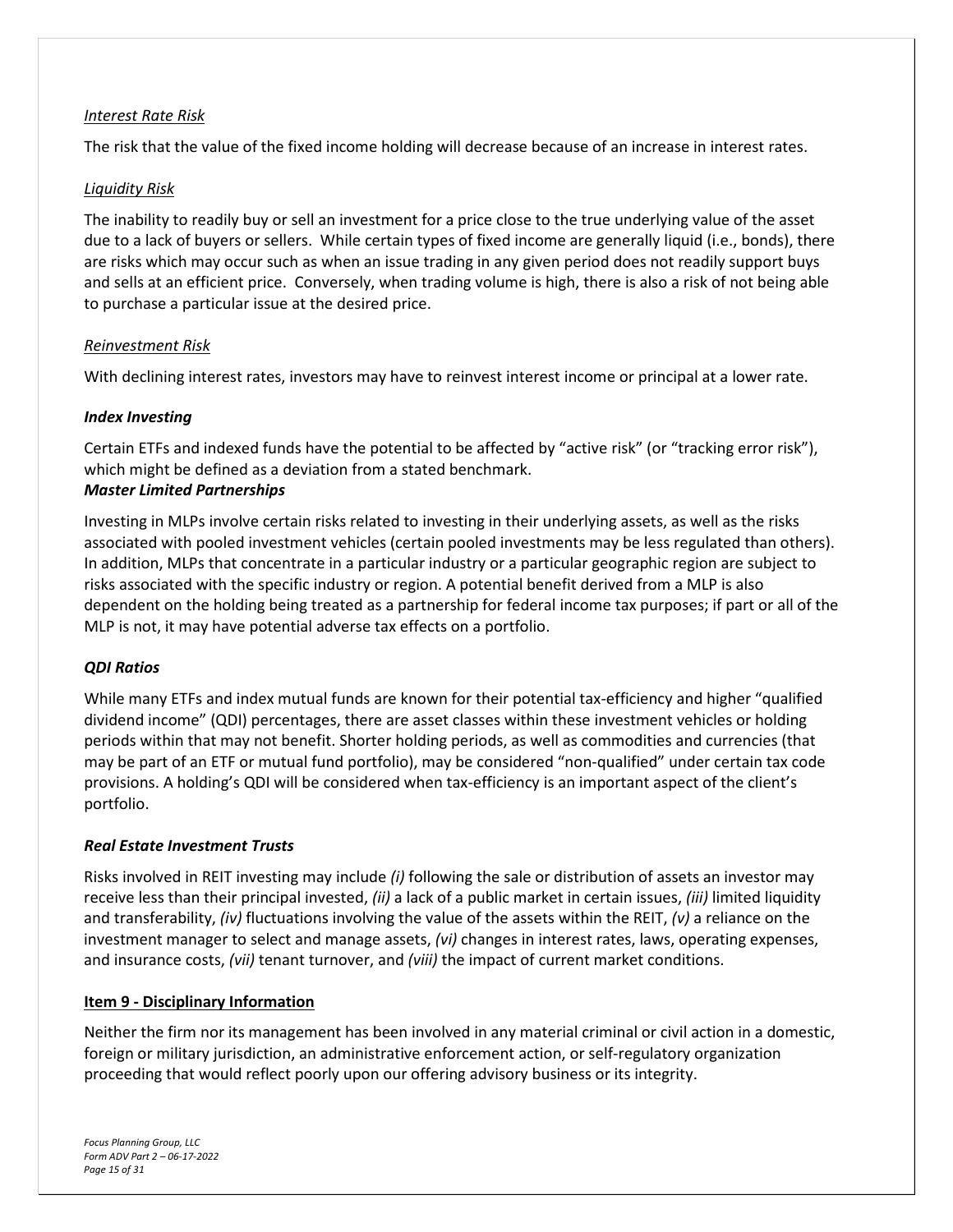## <span id="page-15-0"></span>**Item 10 - Other Financial Industry Activities and Affiliations**

Firm policies require associated persons to conduct business activities in a manner that avoids conflicts of interest between the firm and its clients, or that may be contrary to law. Focus Planning Group will provide disclosure to each client prior to and throughout the term of an engagement regarding any conflicts of interest involving its business relationships that might reasonably compromise its impartiality or independence.

Our advisory firm and its management are not registered nor have an application pending to register as a Financial Industry Regulatory Authority (FINRA) or National Futures Association (NFA) member firm or associated person of such a firm, nor are we required to be registered with such entities. Neither our firm nor its management is or has a material relationship with any of the following types of entities:

- accounting firm or accountant
- another investment advisor, including financial planning firms, municipal advisors or third-party investment managers
- bank, credit union or thrift institution, or their separately identifiable departments or divisions
- lawyer or law firm
- pension consultant
- real estate broker or dealer
- sponsor or syndicator of limited partnerships
- trust company
- issuer of a security, to include investment company or other pooled investment vehicle (including a mutual fund, closed-end investment company, unit investment trust, private investment company or "hedge fund," and offshore fund)

Upon client request we provide referral to various professionals, such as an accountant or attorney. While these referrals are based on the best information made available, our firm does not guarantee the quality or adequacy of the work provided by these referred professionals. There is not an agreement with these entities nor are referral fees received from these professionals for such informal referrals. Any fees charged by these other entities for their services are completely separate from fees charged by our firm.

Mr. Carbone is a licensed insurance agent and is appointed with various unaffiliated insurance carriers. Further information with regard to this other activity may be found in his accompanying Form ADV Part 2B brochure supplement. Whether he is serving a client in one or more capacities, he will disclose in advance how he is being compensated and if there is a conflict of interest involving any advice or service he may provide. At no time will there be *tying* between business practices and/or services; a condition where a client or prospective client would be required to accept one product or service which is conditional upon the selection of a second, distinctive tied product or service.

#### <span id="page-15-1"></span>**Item 11 - Code of Ethics, Participation or Interest in Client Transactions and Personal Trading**

Focus Planning Group holds itself to a *fiduciary standard*, which means the firm and its associates will act in the utmost good faith, performing in a manner believed to be in the best interest of its clients. Our firm believes that business methodologies, ethics rules, and adopted policies are designed to eliminate or at least minimize material conflicts of interest and to appropriately manage any material conflicts of interest that may remain. You should be aware that no set of rules can possibly anticipate or relieve all material conflicts of interest. Our firm will disclose to its advisory clients any material conflict of interest relating to the firm,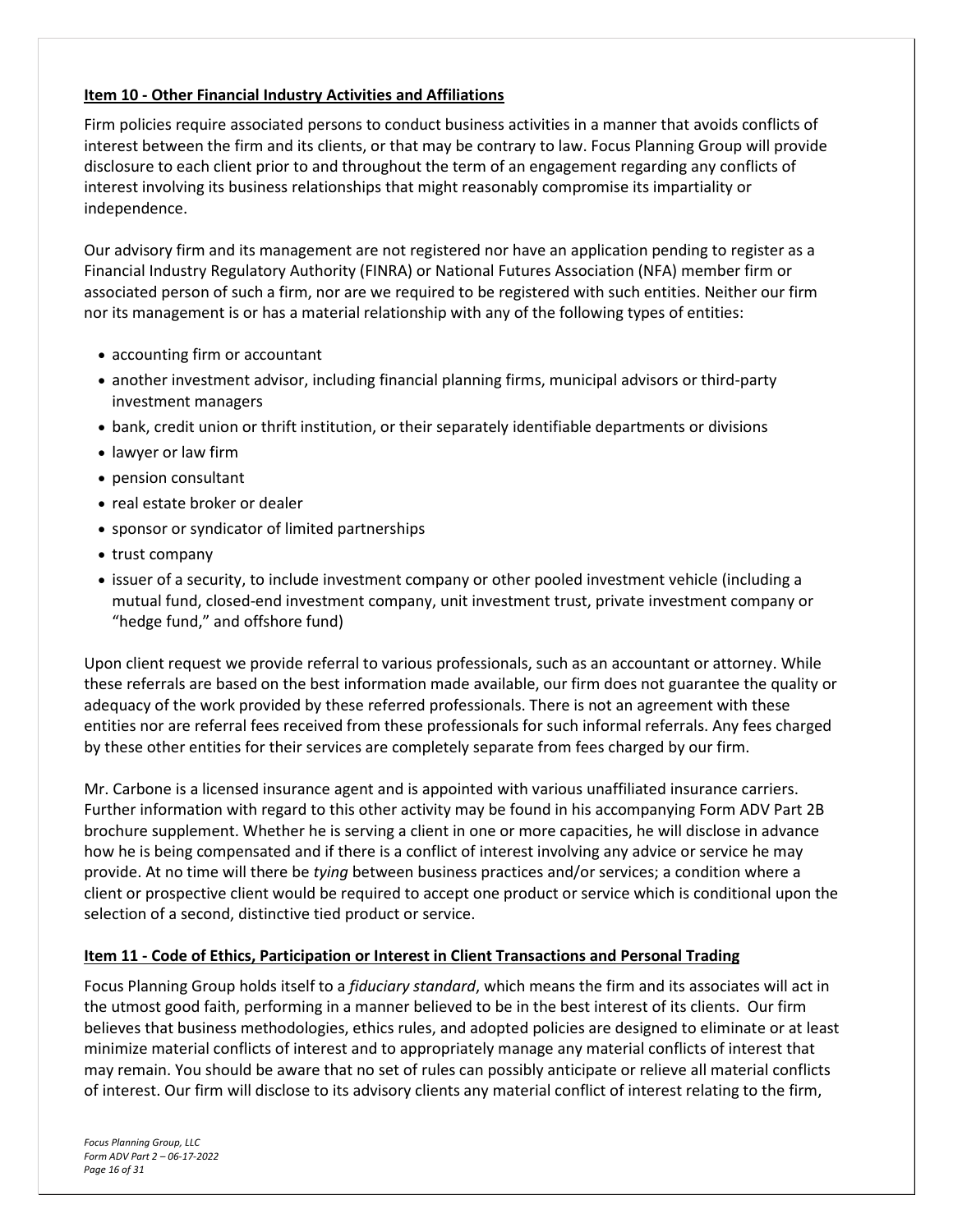its representatives, or any of its employees which could reasonably be expected to impair the rendering of unbiased and objective advice.

#### Code of Ethics Description

We have adopted a Code of Ethics that establishes policies for ethical conduct for our personnel. Our firm accepts the obligation not only to comply with all applicable laws and regulations but also to act in an ethical and professionally responsible manner in all professional services and activities. Firm policies include prohibitions against insider trading, circulation of industry rumors, and certain political contributions, among others. Focus Planning Group periodically reviews and amends its Code of Ethics to ensure that it remains current, and requires firm personnel to annually attest to their understanding of and adherence to the firm's Code of Ethics. A copy of the firm's Code of Ethics is made available to any client or prospective client upon request.

Mr. Carbone is a CERTIFIED FINANCIAL PLANNERTM and also adheres to the Certified Financial Planner Board of Standards, Inc.'s Code of Ethics & Professional Responsibility which you may find at www.cfp.net.

#### Statement involving our Privacy Policy

We respect the privacy of all clients and prospective clients (collectively termed "customers"), both past and present. It is recognized that you have entrusted our firm with non-public personal information and it is important that both access persons and customers are aware of firm policy concerning what may be done with that information. The firm collects personal information about customers from the following sources:

- Information customers provide to complete their financial plan or investment recommendation;
- Information customers provide in engagement agreements and other documents completed in connection with the opening and maintenance of an account;
- Information customers provide verbally; and
- Information received from service providers, such as custodians, about customer transactions.

The firm does not disclose non-public personal information about our customers to anyone, except in the following circumstances:

- When required to provide services our customers have requested;
- When our customers have specifically authorized us to do so;
- When required during the course of a firm assessment (i.e., independent audit); or
- When permitted or required by law (i.e., periodic regulatory examination).

Within the firm, access to customer information is restricted to personnel that need to know that information. All access persons and service providers understand that everything handled in firm offices are confidential and they are instructed not to discuss customer information with someone else that may request information about an account unless they are specifically authorized in writing by the customer to do so. This includes, for example, providing information about a spouse's IRA or to children about a parent's account.

To ensure security and confidentiality, the firm maintains physical, electronic, and procedural safeguards to protect the privacy of customer information.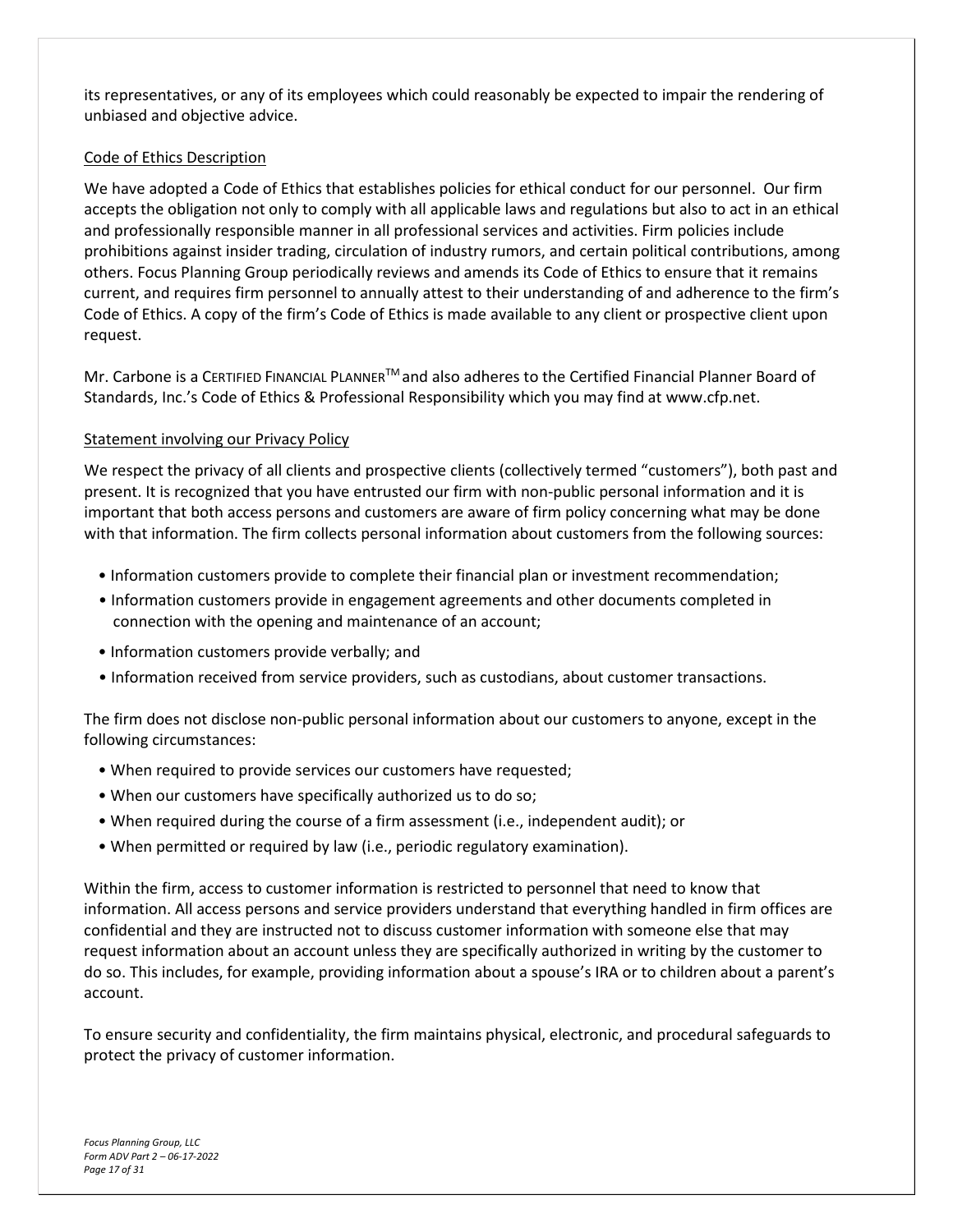The firm will provide you with its privacy policy on periodic basis per regulatory guidelines and at any time, in advance, if firm privacy policies are expected to change.

## Investment Recommendations Involving a Material Financial Interest and Conflicts of Interest

Neither the firm nor an associate is authorized to recommend to a client, or effect a transaction for a client, involving any security in which the firm or a "related person" (e.g., associate, an immediate family member, etc.) has a material financial interest, such as in the capacity as a board member, underwriter or advisor to an issuer of securities, etc.

An associate is prohibited from borrowing from or lending to a client unless the client is an approved financial institution.

As previously noted, advisory firm personnel may also serve as a licensed insurance agent; certain clients may have multiple business relationships with that associate. Each associate will describe how they are to be compensated for their role, the conflict of interest the role or service to be provided may involve (such as the prospect for dual compensation and whether there is an incentive on their part to do so), and if there may be alternative providers for this service/product. The firm remains focused on ensuring that its offerings are based upon the needs of its clients, not resultant fees or commissions received for such services. We want to note that you are under no obligation to act on a recommendation from our firm and, if you elect to do so, you are under no obligation to complete them through our firm or a service provider whom we may recommend.

Firm/Personnel Purchases of Same Securities Recommended to Clients and Conflicts of Interest

Focus Planning Group does not trade for its own account (e.g., proprietary trading). The firm's related persons may buy or sell securities that are the same as, similar to, or different from, those recommended to clients for their accounts, and this poses a conflict of interest. We mitigate this conflict by ensuring that we have policies and procedures in place to ensure that the firm or a related person will not receive preferential treatment over a client. In an effort to reduce or eliminate certain conflicts of interest involving personal trading (i.e., trading ahead of client recommendation, etc.), firm policy may require that we periodically restrict or prohibit related parties' transactions. Any exceptions must be approved in writing by our Chief Compliance Officer, and personal trading accounts are reviewed on a quarterly or more frequent basis. Please refer to Item 6 of the accompanying Form ADV Part 2B for further details.

#### <span id="page-17-0"></span>**Item 12 - Brokerage Practices**

## Factors Used to Select Broker/Dealers for Client Transactions

Focus Planning Group does not maintain physical custody of your assets (see Item 15). Your account must be maintained by a qualified custodian, such as a broker/dealer, bank or trust company. Our firm is not a custodian nor is there an affiliate of the firm that is a custodian.

When we are engaged to provide an investment consultation via a financial planning service component, we may recommend your retain the service provider with whom your assets are currently maintained. Should you prefer a new service provider, a recommendation made by our firm would be based on your needs, in addition to overall costs and ease of use of that provider.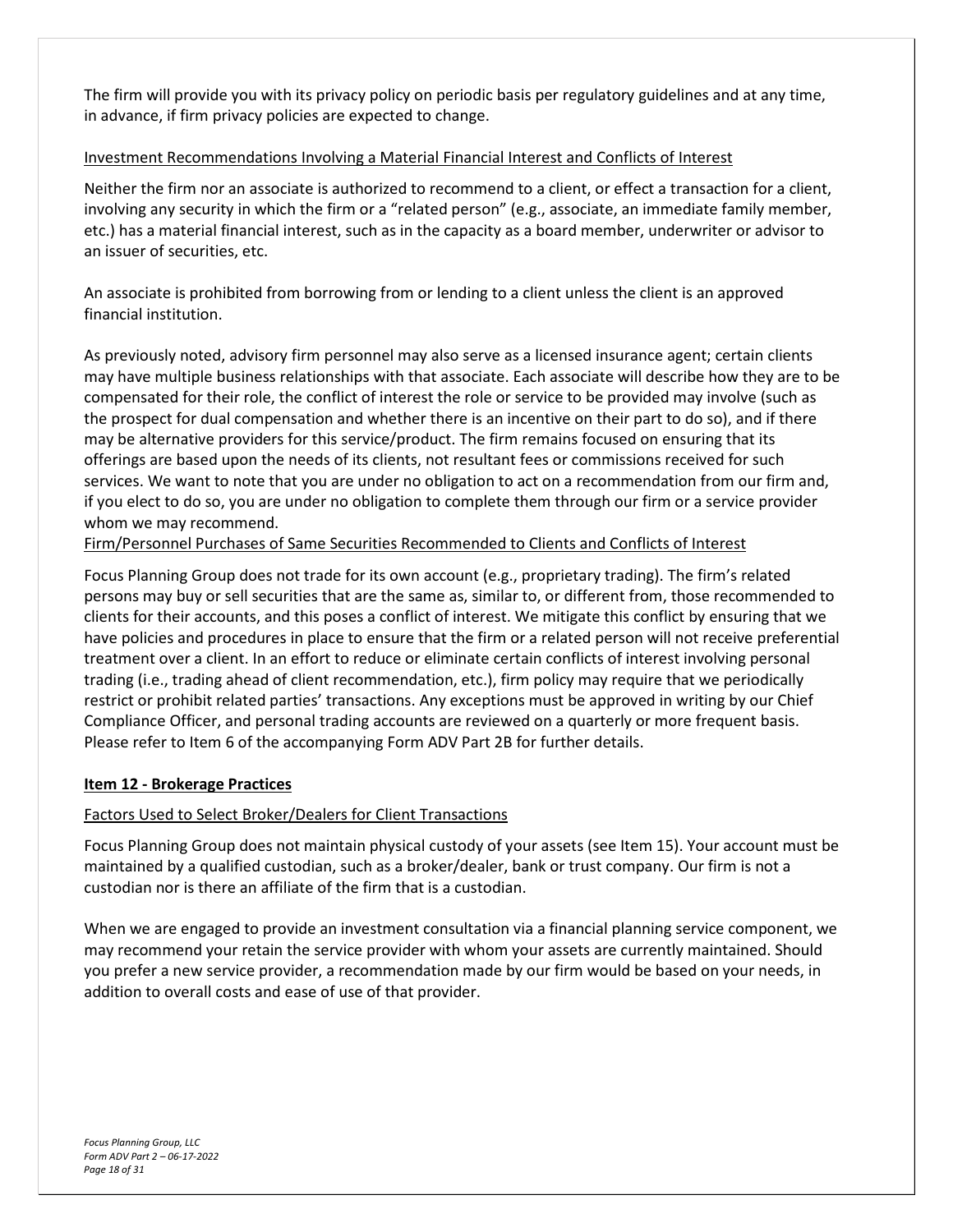We generally recommend that our clients' portfolio management accounts be custodied at Charles Schwab & Co., Inc. ("Schwab"). Schwab is a FINRA and SIPC member,<sup>[5](#page-18-0)</sup> and an SEC-registered broker/dealer. Our firm is independently owned and operated, and is not legally affiliated with Schwab. While we recommend that a client use Schwab as custodian, the client must decide whether to do so, and will open their account by entering into an agreement directly with Schwab. We do not technically open the account for any client, although we will assist them in doing so.

If you do not wish to place your assets with Schwab as the custodian of record, we may be able to serve as your investment advisor with another custodian of your choice if that other custodian's policies allow us to do so.

We seek to use a custodian who will hold account assets and execute transactions on terms that are overall most advantageous when compared to other available providers and their services. We consider a wide range of factors, including, among others, these:

- combination of transaction execution services along with asset custody services (generally without a separate fee for custody)
- capability to execute, clear and settle trades (buy and sell securities for an account)
- capabilities to facilitate transfers and payments to and from accounts (wire transfers, check requests, bill payment, etc.)
- breadth of investment products made available (stocks, bonds, mutual funds, ETFs, etc.)
- availability of investment research and tools that assist us in making investment decisions
- quality of services
- competitiveness of the price of those services (commission rates, margin interest rates, other fees, etc.) and willingness to negotiate them
- reputation, financial strength and stability of the provider
- their prior service to us and our other clients
- availability of other products and services that benefit us, as discussed below.

For our clients' accounts maintained at Schwab, they generally do not charge separately for custody services but are compensated by charging the client a commissions or other fees on trades that it executes or that settle into the client's Schwab account. Schwab's commission rates applicable to our client accounts were negotiated based on our commitment to maintain a certain amount of client assets at Schwab. This commitment benefits you because the overall commission rates you pay are lower than they would be if we had not made the commitment. In addition to commissions, Schwab charges you a flat dollar amount as a "prime broker" or "trade away" fee for each trade that we have executed by a different broker/dealer but where the securities bought or the funds from the securities sold are deposited (settled) into your Schwab account. These fees are in addition to the commissions or other compensation you pay the executing broker/dealer. Because of this, in order to minimize your trading costs, we have Schwab execute most trades for your account.

Schwab Advisor Services serves independent investment advisory firms similar to ours. They provide our firm with access to its institutional brokerage – trading, custody, reporting and related services – many of which are not typically available to Schwab's retail customers. Schwab also makes available various support services. Some of those services help us manage or administer our client accounts, while others help us manage and grow our business. Schwab's support services are generally available on an unsolicited basis

<span id="page-18-0"></span><sup>5</sup> Focus Planning Group is not, nor required to be, a Securities Investor Protection Corporation (SIPC) member. Clients may learn more about the SIPC and how it serves member firms and the investing public by going to their website at http://www.sipc.org.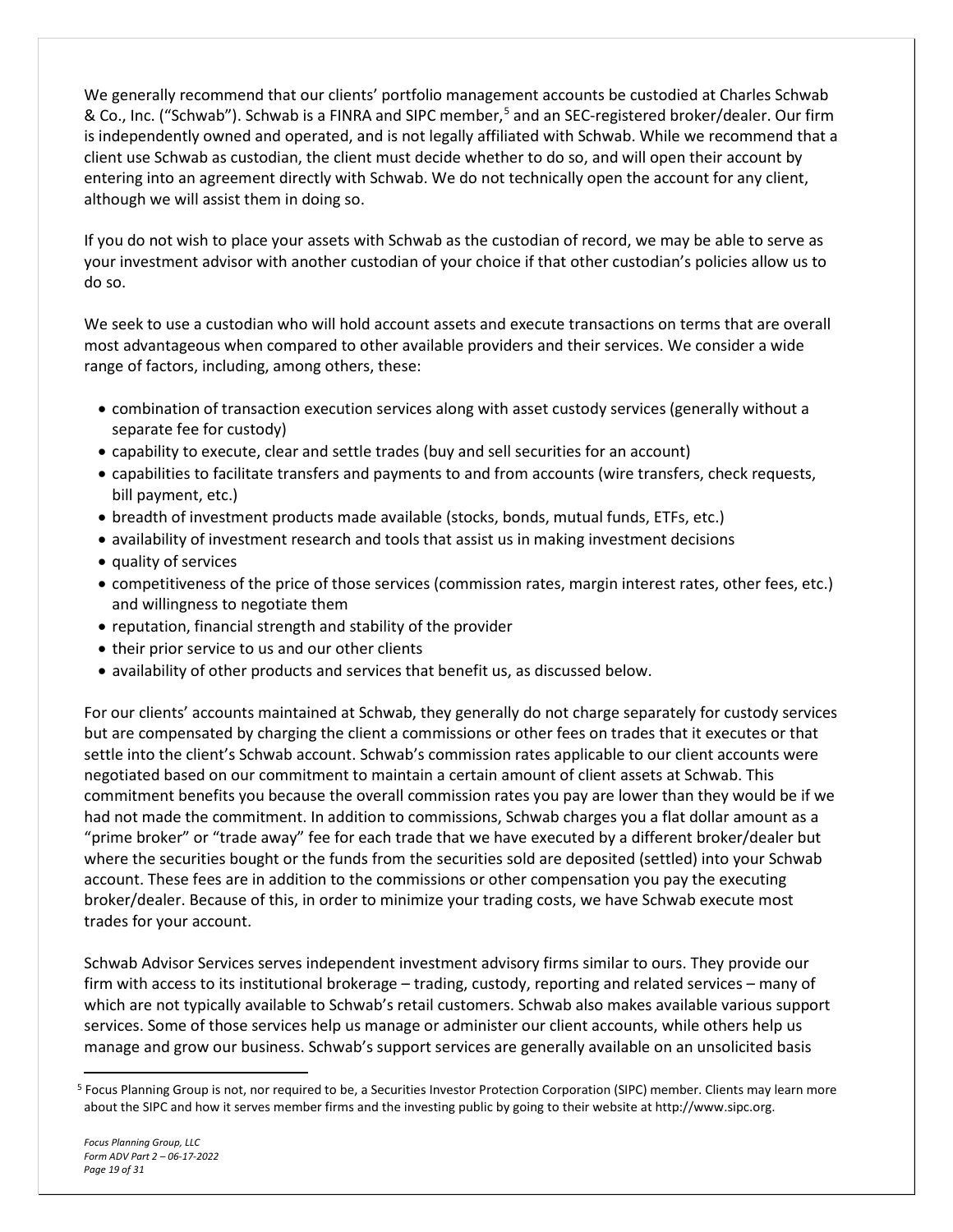(we don't have to request them) and at no charge to us as long as we keep a total of at least \$10 million of our reportable assets in accounts at Schwab. If we have less than \$10 million in assets at Schwab, it may charge our firm a nominal quarterly service fee that will be paid through our own operating account.

Schwab's institutional brokerage services include access to a broad range of investment products, execution of securities transactions, and custody of assets. The investment products available through Schwab include some to which we might not otherwise have access or that would require a significantly higher minimum initial investment by our clients. Schwab's services described in previous paragraphs generally benefit our clients. Schwab also makes available to our advisory firm other products and services that benefit us but may not directly benefit an account. These products and services assist us in managing and administering our clients' accounts. They include investment research, both Schwab's own and that of third parties. We may use this research to service all or some substantial number of our clients' accounts, including accounts not maintained at Schwab. In addition to investment research, Schwab also makes available software and other technology that:

- provide access to client account data (such as duplicate trade confirmations and account statements);
- facilitate trade execution and allocate aggregated trade orders for multiple client accounts;
- provide pricing and other market data;
- facilitate payment of our fees from our clients' accounts; and
- assist with back-office functions, recordkeeping and client reporting.

Schwab also offers other services intended to help us manage and further develop our business enterprise, such as:

- educational conferences and events;
- technology, compliance, legal, and business consulting;
- publications and conferences on practice management and business succession; and
- access to employee benefits providers, human capital consultants and insurance providers.

Schwab may provide some of these services itself. In other cases, it will arrange for third-party vendors to provide the services to us. Schwab may also discount or waive its fees for some of these services or pay all or a part of a third party's fees. Schwab may also provide us with other benefits such as occasional business entertainment of our personnel.

Certain products and services made available to our firm by a custodian may qualify as "brokerage or research services" (some jurisdictions define this as a form of "soft dollars") under Section 28(e) of the Securities Exchange Act of 1934. The availability of these services from a custodian may benefit our firm because we do not have to produce or purchase them as long as our clients maintain accounts at that custodian. There is a conflict of interest since our firm has an incentive to select or recommend a custodian based on our interest in receiving these benefits rather than our clients' interest in receiving favorable trade execution. As a fiduciary, Focus Planning Group endeavors at all times to put the interests of its clients first, and it is important to mention that the benefit received by the firm through its participation in a custodian's support program does not depend on the amount of brokerage transactions effected through that custodian. We believe our recommendation of a custodian is in the best interests of our clients since the selection is primarily supported by the scope, quality, and cost of services provided as a whole -- not just those services that benefit only our advisory firm. Further, we will act in the best interest of our clients regardless of the custodian selected. We periodically conduct an assessment of any recommended service provider which generally involves a review of the range and quality of services, reasonableness of fees, among other items, and in comparison to industry peers.

*Focus Planning Group, LLC Form ADV Part 2 – 06-17-2022 Page 20 of 31*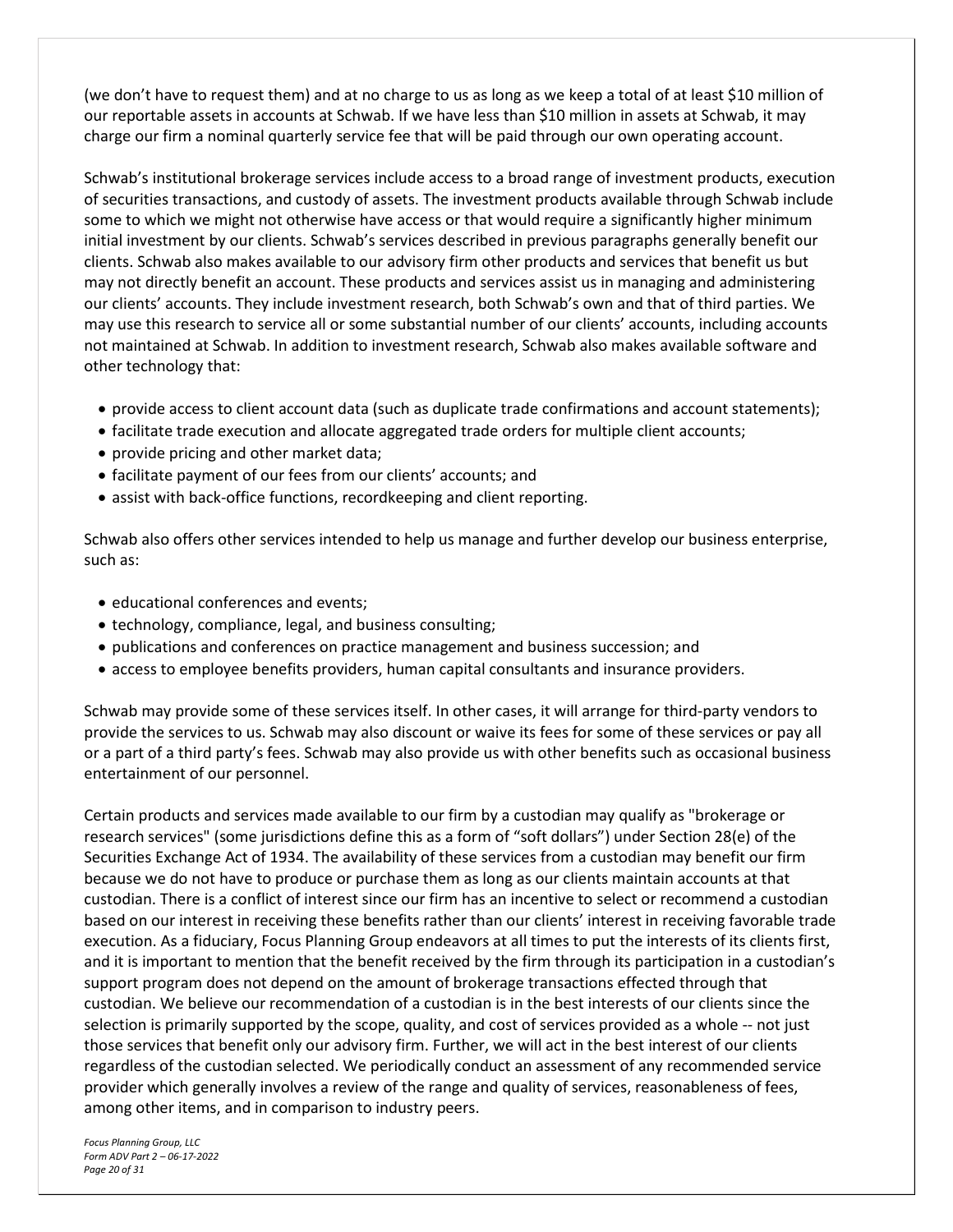#### Best Execution

"Best execution" means the most favorable terms for a transaction based on all relevant factors, including those listed in the paragraph titled *Factors Used to Select Broker/Dealers for Client Transactions*. We recognize our obligation in seeking best execution for our clients; however, it is our belief that the determinative factor is not always the lowest possible cost but whether the selected custodian's transactions represent the best "qualitative execution" while taking into consideration the full range of services provided. Our firm will seek services involving competitive rates but it may not necessarily correlate into the lowest possible rate for each transaction. We have determined having trades completed through Schwab is consistent with our obligation to seek best execution of client trades. A review is regularly conducted with regard to recommending a custodian to our clients in light of our duty to seek best execution.

#### Directed Brokerage

Our internal policy and operational relationship with our preferred custodian requires accounts custodied with them to have trades executed per their order routing requirements. We do not direct which executing broker should be selected for our clients' accounts; whether that is an affiliate of our preferred custodian or another executing broker of our custodian's choice. As a result a client may experience greater spreads or less favorable net prices on transactions than might otherwise be the case.

Since we routinely recommend a custodian for our advisory clients, and that custodian may choose to use the execution services of its broker affiliate for some or all of our client account transactions, there is an inherent conflict of interest involving our recommendation due to our advisory firm receiving various products, services or discounts described in this section from our custodian. Note that we are not compensated for trade routing/order flow, nor are we paid commissions on such trades. We do not receive interest on our client accounts' cash balances.

Our portfolio management clients are unable to engage in directed brokerage via our custodian. As a result, they may pay higher commissions or other transaction costs, potentially experience greater spreads, or receive less favorable net prices on transactions for their account than would otherwise be the case if they had the opportunity to direct brokerage.

For those clients who maintain account assets at another custodian of record, you may choose to request that a particular broker is used to execute some or all account transactions. Under these circumstances, you will be responsible for negotiating, in advance of each trade, the terms and/or arrangements involving your account with that broker, and whether the selected broker is affiliated with your custodian of record or not. We will not be obligated to seek better execution services or prices from these other brokers, and we may be unable to aggregate your transactions for execution via our recommended custodian with other orders for accounts managed by our firm. As a result, you may pay higher commissions or other transaction costs, potentially experience greater spreads, or receive less favorable net prices on transactions for their account than would otherwise be the case.

#### Aggregating Securities Transactions involving Client Accounts

Trade aggregation involves the purchase or sale of the same security for several clients/accounts at approximately the same time. This may also be termed "blocked" or "batched" orders. Aggregated orders are effected in an attempt to obtain better execution, negotiate favorable transaction rates, or to allocate equitably among multiple client accounts should there be differences in prices, brokerage commissions or other transactional costs that might otherwise be unobtainable through separately placed orders. Our firm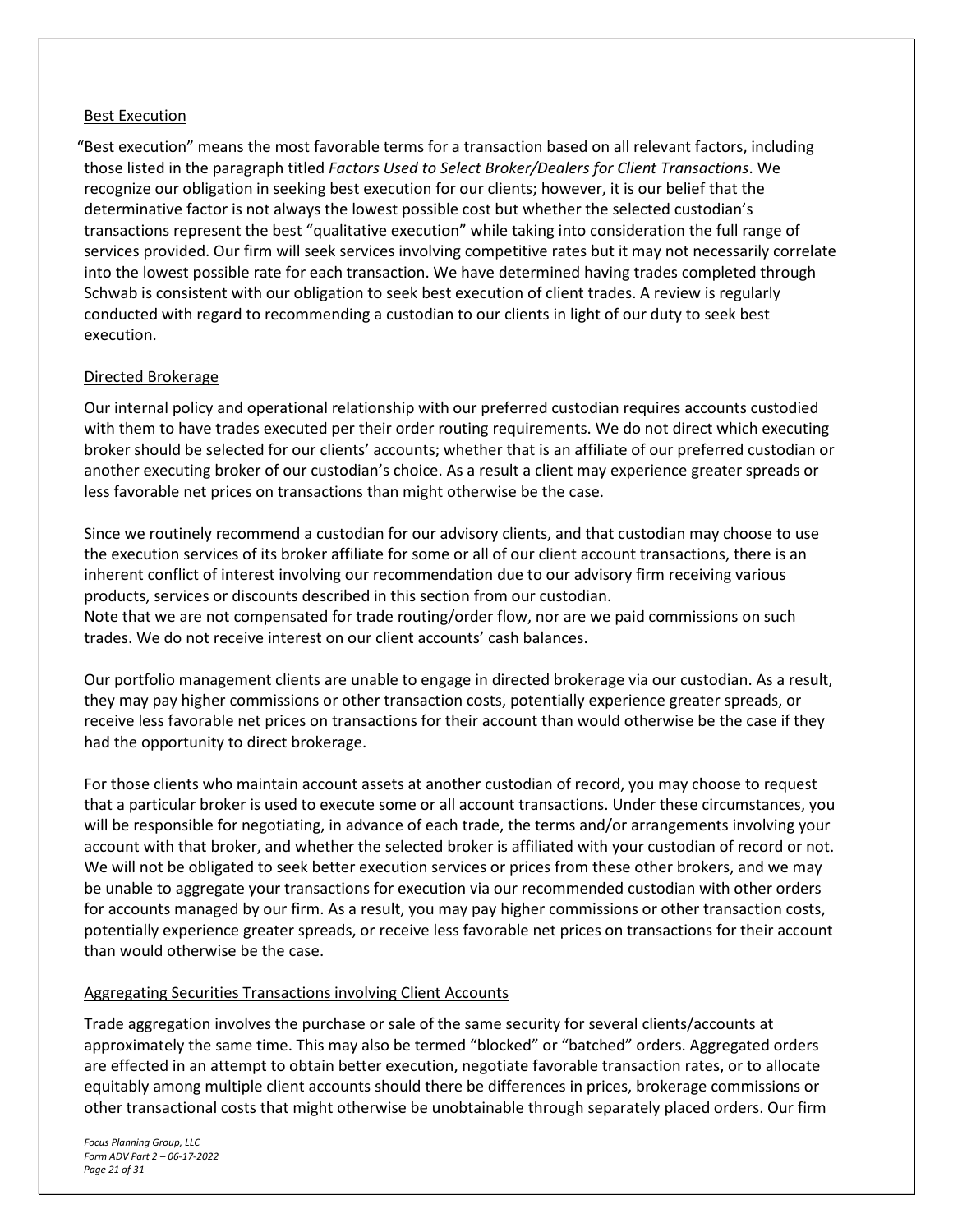may, but is not obligated, to aggregate orders, and our firm does not receive additional compensation or remuneration as a result of aggregated transactions.

Transaction charges and/or prices may vary due to account size and/or method of receipt. To the extent that the firm determines to aggregate client orders for the purchase or sale of securities, including securities in which a related person may invest, the firm will generally do so in accordance with the parameters set forth in SEC No-Action Letter, *SMC Capital, Inc.*, or similar guidance if the jurisdiction in which the client resides provides such direction.

Please note that when trade aggregation is not allowed or infeasible and necessitates individual transactions (e.g., withdrawal or liquidation requests, odd-lot trades, non-discretionary accounts, etc.), an account may potentially be assessed higher costs or less favorable prices than those where aggregation has occurred.

We review firm trading processes on a periodic basis to ensure they remain within stated policies and regulation. Our clients will be informed, in advance, should trading practices change at any point in the future.

## Trade Errors

The firm corrects its trade errors through an account maintained by our custodian, and the firm may be responsible for trading error losses that occur within a client account. Should there be a gain following the correction of a trading error, the firm will typically credit the client's account.

#### Client Referrals from Custodians

We do not receive referrals from our custodian, nor are client referrals a factor in our selection of our custodian.

## <span id="page-21-0"></span>**Item 13 - Review of Accounts**

## Schedule for Periodic Review of Client Accounts

#### *Financial Planning and Investment Consultation Services*

Periodic financial check-ups or reviews are recommended if you are receiving our financial planning and investment consultation services. We believe they should occur on an annual basis whenever practical. Reviews will be conducted by Mr. Carbone and typically involve analysis and possible revision of your previous financial plan or investment allocation. A copy of revised plans or asset allocation reports will be provided to the client upon request. Unless provided for in your engagement agreement, reviews are generally conducted under a new or amended agreement and will be assessed at our current fee rate.

#### *Portfolio Management Services*

Portfolios are reviewed on a quarterly or more frequent basis by Mr. Carbone. Client-level reviews are also completed by Mr. Carbone, and we recommend that they occur on at least an annual basis. A copy of a revised investment guideline or asset allocation reports will be provided to the client upon request.

#### Review of Client Accounts on Non-Periodic Basis

## *Financial Planning and Investment Consultation Services*

You should contact our firm for additional reviews when you anticipate or have experienced changes in your financial situation (i.e., changes in employment, an inheritance, the birth of a new child, etc.), or should you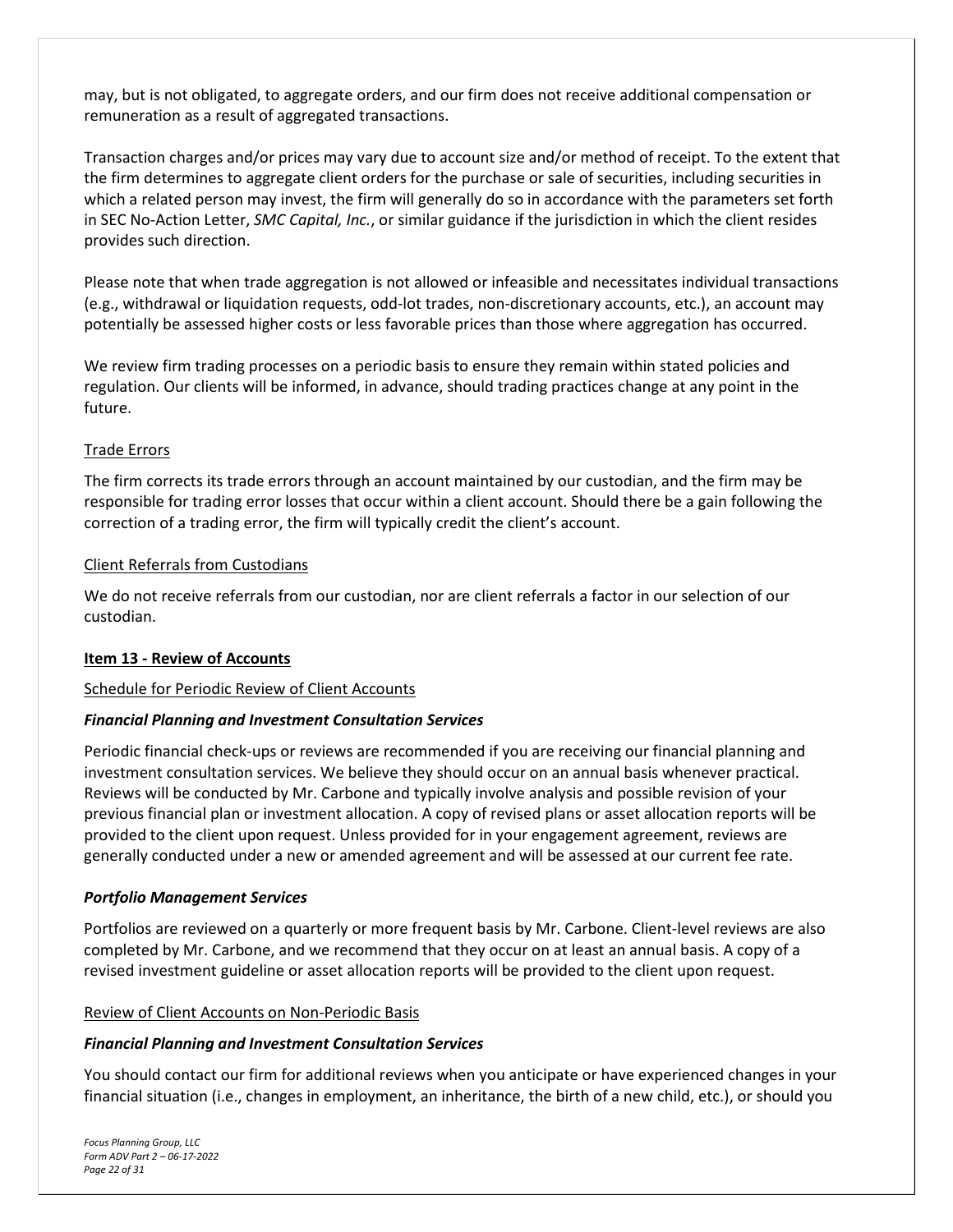prefer to change requirements involving your investment account. Non-periodic reviews are conducted by Mr. Carbone, under a new or amended agreement, and fees may be assessed at our published rate. A copy of revised plans or asset allocation reports will be provided to the client upon request.

### *Portfolio Management Services*

Additional reviews by Mr. Carbone may be triggered by news or research related to a specific holding, a change in our view of the investment merits of a holding, or news related to the macroeconomic climate affecting a sector or holding within that sector. A portfolio may be reviewed for an additional holding or when an increase in a current position is under consideration. Account cash levels above or below what we deem appropriate for the investment environment, given the client's stated tolerance for risk and investment objectives, may also trigger a review.

## Content of Client Provided Reports and Frequency

Whether you have opened and maintained an investment account on your own or with our assistance, you will receive account statements sent directly from mutual fund companies, transfer agents, custodians or brokerage companies where your investments are held. We urge you to carefully review these account statements for accuracy and clarity, and to ask questions when something is not clear.

Our firm produces its own performance reports which are calculated using a time-weighted methodology that are reviewed for accuracy by Mr. Carbone prior to delivery. The reports are intended to inform clients about their investment performance over the current period, as well as over the longer term since the account's inception; both on an absolute basis and as compared to a known benchmark. These reports are periodically back-tested by Mr. Carbone. Clients are urged to carefully review and compare account statements that they have received directly from their custodian of record with any report they may receive from our firm or any other source that contains account performance information.

#### <span id="page-22-0"></span>**Item 14 - Client Referrals and Other Compensation**

As disclosed in an earlier section, our firm may receive economic benefit from Schwab in the form of various products and services they make available to our firm and other independent investment advisors that may not be made available to a "retail investor." Please refer to Item 12 for details.

If a client is introduced to our firm by an unaffiliated solicitor, we may pay the solicitor a fee in accordance with the requirements set forth in securities statutes that will be determined by the state in which the client and solicitor reside. Any such referral fee shall be paid by the firm and shall not result in additional advisory fees assessed to the account holder. The solicitor will disclose the nature of their relationship with the firm to prospective client at the time of solicitation. The solicitor will provide the prospective client with our firm's Form ADV Part 2A brochure as well as a disclosure document that contains the terms and conditions of the solicitation arrangement, including compensation that may be received.

An associate of the firm may hold individual membership or serve on boards or committees of professional industry associations. Generally, participation in any of these entities require membership fees to be paid, adherence to ethical guidelines, as well as in meeting experiential and educational requirements. A benefit these entities may provide to the investing public is the availability of online search tools that allow interested parties (prospective clients) to search for individual participants within a selected state or region. These passive websites may provide means for interested persons to contact a participant via electronic mail, telephone number, or other contact information, in order to interview the participating member. The public may also choose to telephone association staff to inquire about an individual within their area, and would receive the same or similar information. A portion of these participant's membership fees may be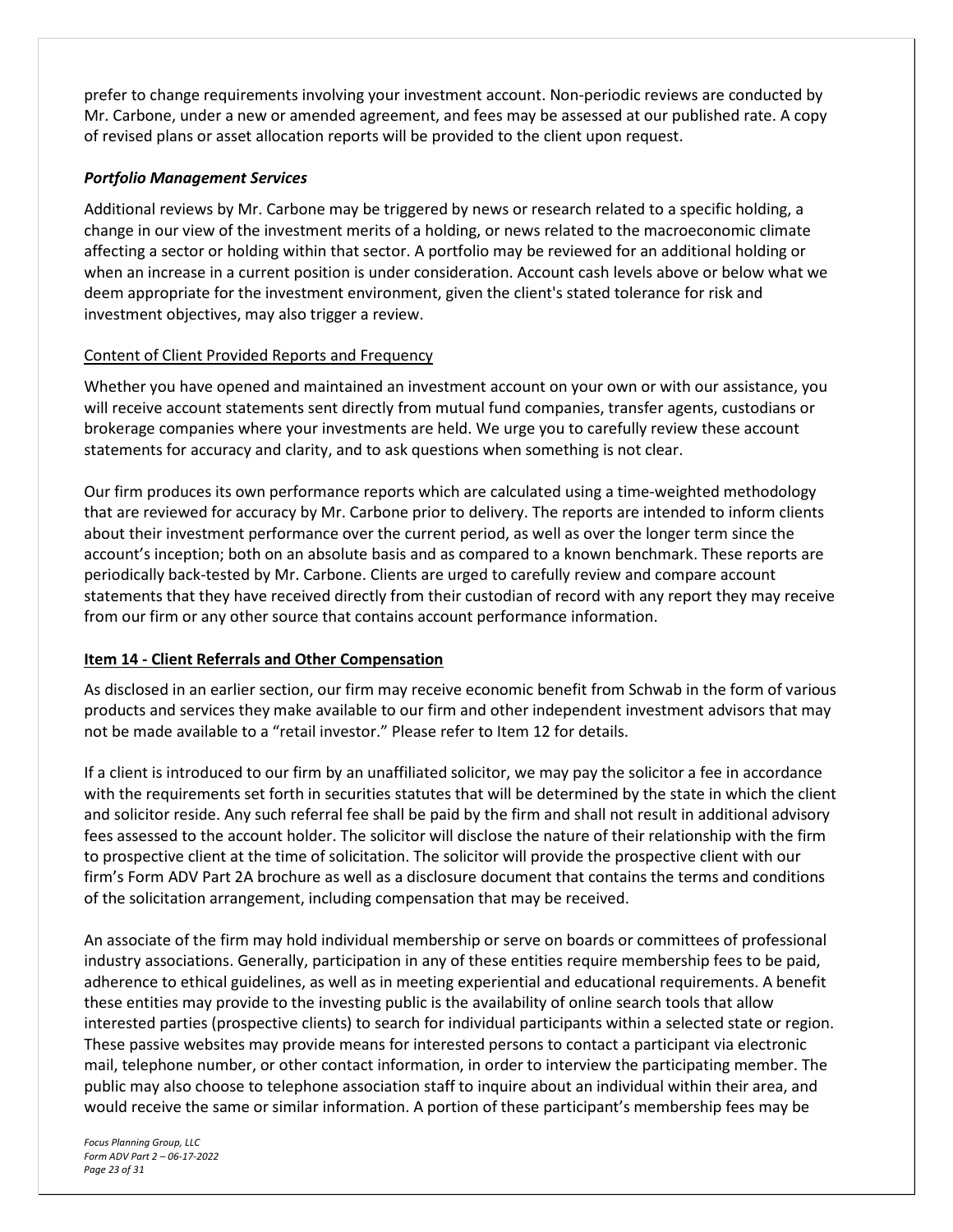used so that their name will be listed in some or all of these entities' websites (or other listings). Prospective clients locating our advisory firm or an associate via these methods are not actively marketed by the noted associations. Clients who find our firm in this way do not pay more for their services than clients referred in any other fashion. The firm does not pay these entities for prospective client referrals, nor is there a feesharing arrangement reflective of a solicitor engagement.

The Advisor engages independent solicitors to provide client referrals. If a client is referred to us by a solicitor, this practice is disclosed to the client in writing by the solicitor and the Advisor pays the solicitor out of its own funds—specifically, the Advisor generally pays the solicitor a portion of the advisory fees earned for managing the capital of the client or investor that was referred. The use of solicitors is strictly regulated under applicable federal and state law. The Advisor's policy is to fully comply with the requirements of Rule 206(4)-3, under the Investment Advisers Act of 1940, as amended, and similar state rules, as applicable.

The Advisor may receive client referrals from Zoe Financial, Inc through its participation in Zoe Advisor Network (ZAN). Zoe Financial, Inc is independent of and unaffiliated with the Advisor and there is no employee relationship between them. Zoe Financial established the Zoe Advisor Network as a means of referring individuals and other investors seeking fiduciary personal investment management services or financial planning services to independent investment advisors. Zoe Financial does not supervise the Advisor and has no responsibility for the Advisor's management of client portfolios or the Advisor's other advice or services. The Advisor pays Zoe Financial an on-going fee for each successful client referral. This fee is usually a percentage of the advisory fee that the client pays to the Advisor ("Solicitation Fee"). The Advisor will not charge clients referred through Zoe Advisor Network any fees or costs higher than its standard fee schedule offered to its clients. For information regarding additional or other fees paid directly or indirectly to Zoe Financial Inc, please refer to the Zoe Financial Disclosure and Acknowledgement Form.

#### <span id="page-23-0"></span>**Item 15 – Custody**

Our clients' assets will be maintained by an unaffiliated, qualified custodian, such as a bank, broker/dealer, trust company, mutual fund companies or transfer agent. Assets are not held by our firm or any associate or our firm. In keeping with this policy involving our client funds or securities, our firm:

- Restricts the firm or an associate from serving as trustee or having general power of attorney over a client account;
- Prohibits any associate from having authority to directly withdraw securities or cash assets from a client account. Although we may be deemed to have "constructive custody" of your assets since we may request the withdrawal of advisory fees from an account, we will only do so through the engagement of a qualified custodian maintaining your account assets, via your prior written approval, and following our delivery of our written notice;
- Does not accept or forward client securities (i.e., stock certificates) erroneously delivered to our firm;
- Will not collect advance fees of \$500 or more for services that are to be performed six months or more into the future; and
- Will not authorize an associate to have knowledge of a client's account access information (i.e., online 401(k), brokerage or bank accounts) if such access would allow physical control over account assets.

Your custodian of record will provide you with your investment account transaction confirmations and account statements, which will include all debits and credits as well as our firm's advisory fee for that period. Statements are provided on at least a quarterly basis or as transactions occur within the client's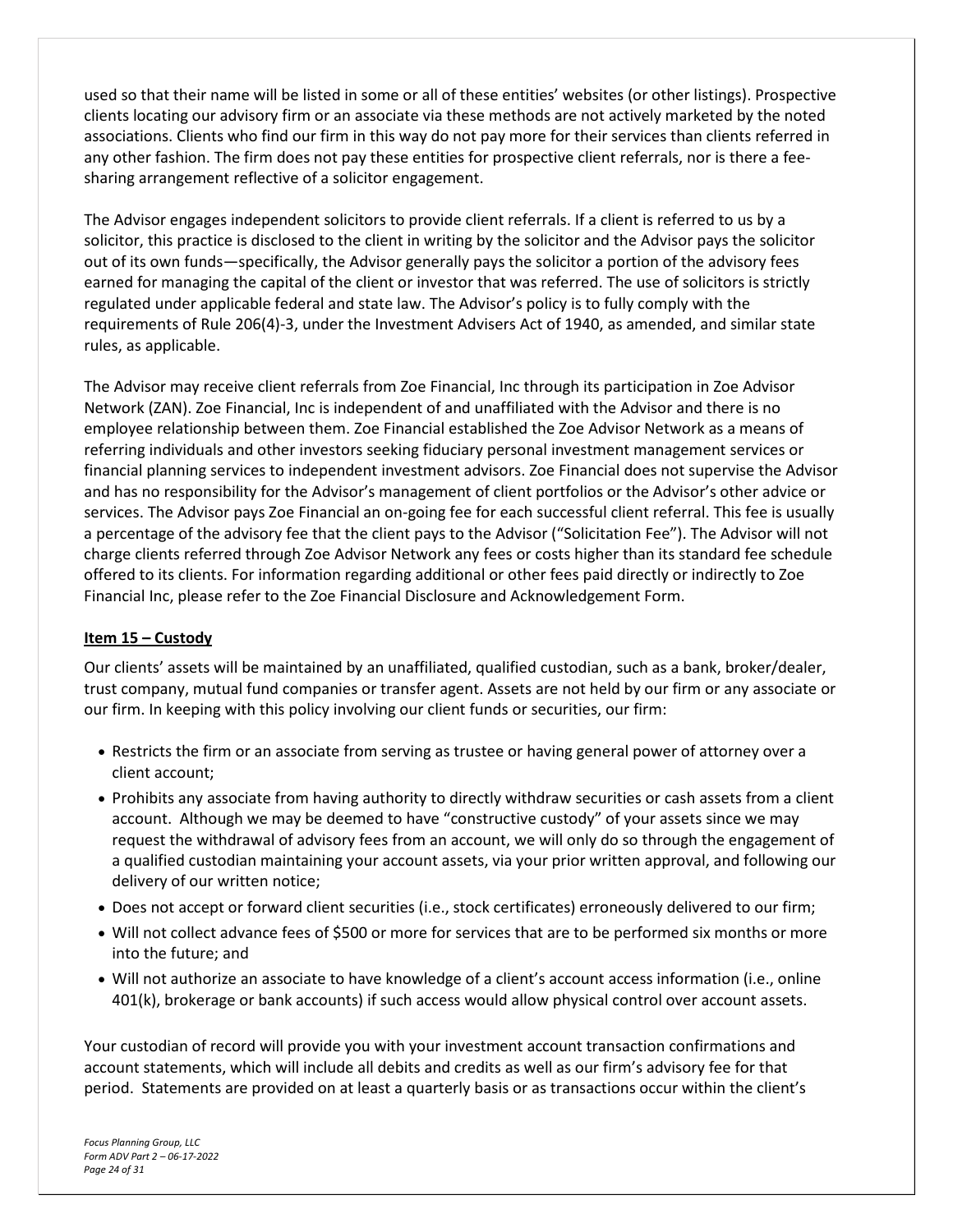account. Focus Planning Group will not create an account statement for a client or serve as the sole recipient of an account statement.

As a reminder, if you receive a report from any source that includes investment performance information, you are urged to carefully review and compare your account statements that you have received directly from your custodian of record.

#### <span id="page-24-0"></span>**Item 16 - Investment Discretion**

### *Portfolio Management Services*

We generally provide our portfolio management services on a *discretionary* basis. Similar to a limited power of attorney, discretionary authority allows our firm to implement investment decisions, such as the purchase or sale of a security on behalf of your account, without requiring your prior authorization for each transaction in order to meet your stated investment objectives. This authority will be granted through your execution of both our engagement agreement and the selected custodian's account opening documents. Note that your custodian will specifically limit our firm's authority within your account to the placement of trade orders and the request for the deduction of our advisory fees.

Our firm prefers to not manage client accounts on a *nondiscretionary basis* but we may accommodate such requests on a case-by-case basis. Such account authority requires your ongoing prior approval involving the investment and reinvestment of account assets, portfolio rebalancing, or for our firm to give instructions to the custodian maintaining your account (i.e., wire instructions, etc.). You will be required to execute our firm's client services agreement that describes our limited account authority, as well as the custodian of record's account opening document that includes their limited power of attorney form or clause. Please note that in light of the requirement for your pre-approval you must make yourself available and keep our firm updated on your contact information so that instructions can be efficiently effected on your behalf.

You may amend our account authority by providing our firm revised written instructions. As noted in Item 4, we will allow for reasonable restrictions involving the management of your account. It remains your responsibility to notify us if there is any change in your situation and/or investment objective so that we may reevaluate previous investment recommendations or portfolio holdings.

#### *Investment Consultation Services*

If you ask us to assist you in any trade execution (including account rebalancing) under an investment consultation component of our financial planning engagement, such as assisting you with your held-away assets, it will typically be accomplished on a *nondiscretionary basis*.

#### <span id="page-24-1"></span>**Item 17 - Voting Client Securities**

You may periodically receive proxies or other similar solicitations sent directly from your selected custodian or transfer agent. Should we receive a duplicate copy, note that we do not forward these or any correspondence relating to the voting of your securities, class action litigation, or other corporate actions.

Our firm does not vote proxies on your behalf, including accounts that we have discretionary authority. We do not offer guidance on how to vote proxies, nor will we offer guidance involving any claim or potential claim in any bankruptcy proceeding, class action securities litigation or other litigation or proceeding relating to securities held at any time in a client account, including, without limitation, to file proofs of claim or other documents related to such proceeding, or to investigate, initiate, supervise or monitor class action or other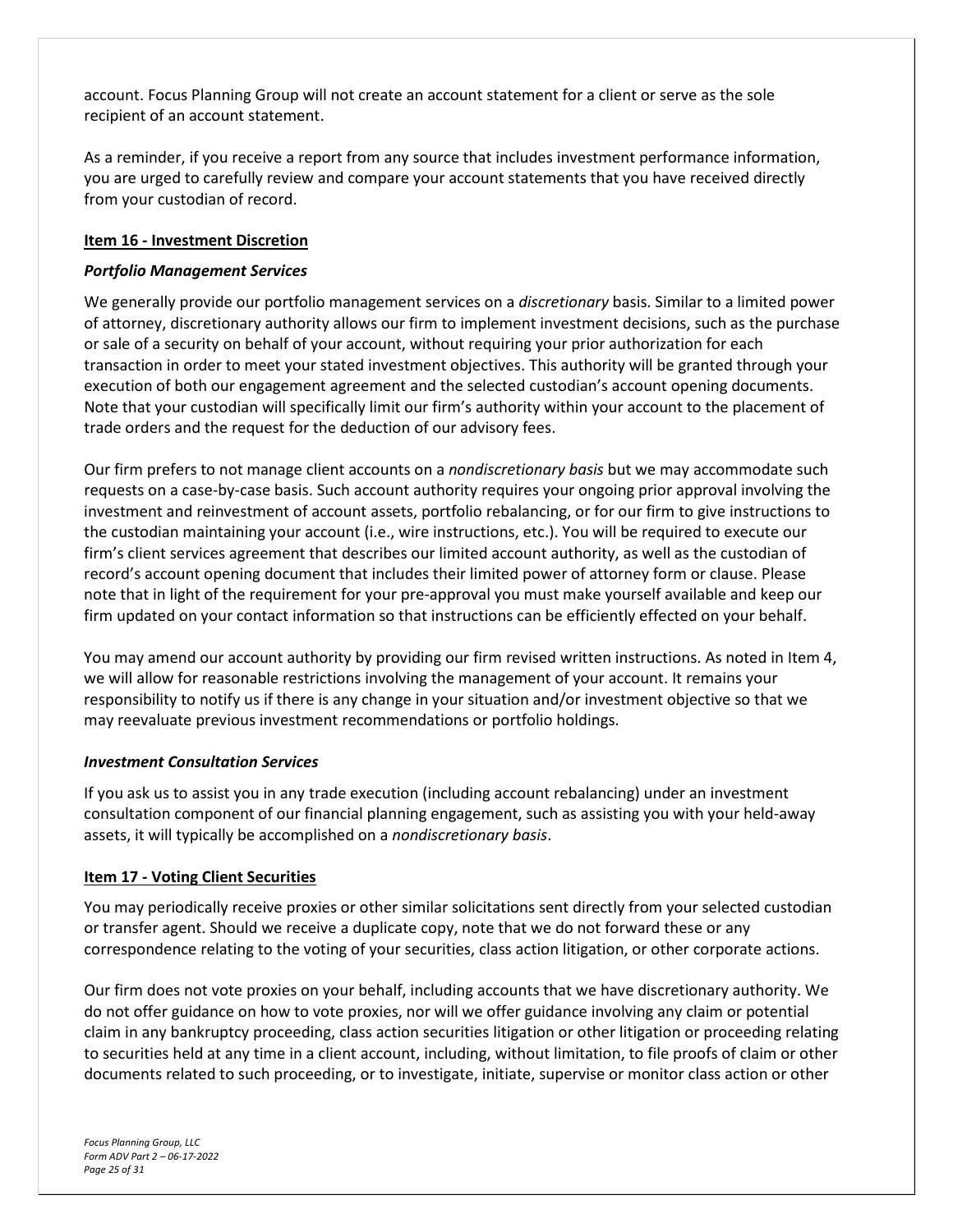litigation involving client assets. We will answer limited questions with respect to what a proxy voting request or other corporate matter may be and how to reach the issuer or their legal representative.

You will maintain exclusive responsibility for directing the manner in which proxies solicited by issuers of securities that are beneficially owned by you shall be voted, as well as making all other elections relative to mergers, acquisitions, tender offers or other legal matters or events pertaining to your holdings. You should consider contacting the issuer or your legal counsel involving specific questions you may have with respect to a particular proxy solicitation or corporate action.

## <span id="page-25-0"></span>**Item 18 - Financial Information**

Our advisory firm will not take physical custody of your assets, nor do we have the type of account authority to have such control. Fee withdrawals must be done through a qualified intermediary (e.g., your custodian of record), per your prior written agreement, and following your receipt of our firm's written notice (termed "constructive custody").

Engagements with our firm do not require that we collect advance fees from a client of \$500 or more for our advisory services that we have agreed to perform six months or more into the future.

Neither our firm nor its management serve as general partner for a partnership or trustee for a trust in which the firm's advisory clients are either partners of the partnership or beneficiaries of the trust.

The firm and its management do not have a financial condition likely to impair its ability to meet commitments to clients, nor has the firm and its management been the subject of a bankruptcy petition.

Due to the nature of our firm's advisory services and operational practices, an audited balance sheet is not required nor included in this brochure.

#### <span id="page-25-1"></span>**Item 19 - Requirements for State-Registered Advisers**

For further information involving firm principal executive and management personnel, their business activities as well as material conflicts of interest, please refer to areas previously disclosed in Items 6 and 9 through 11, as well as the accompanying Form ADV Part 2B brochure supplement that immediately follows this page. Per Item 10 of this brochure, neither the firm nor a member of its management has a material relationship with the issuer of a security.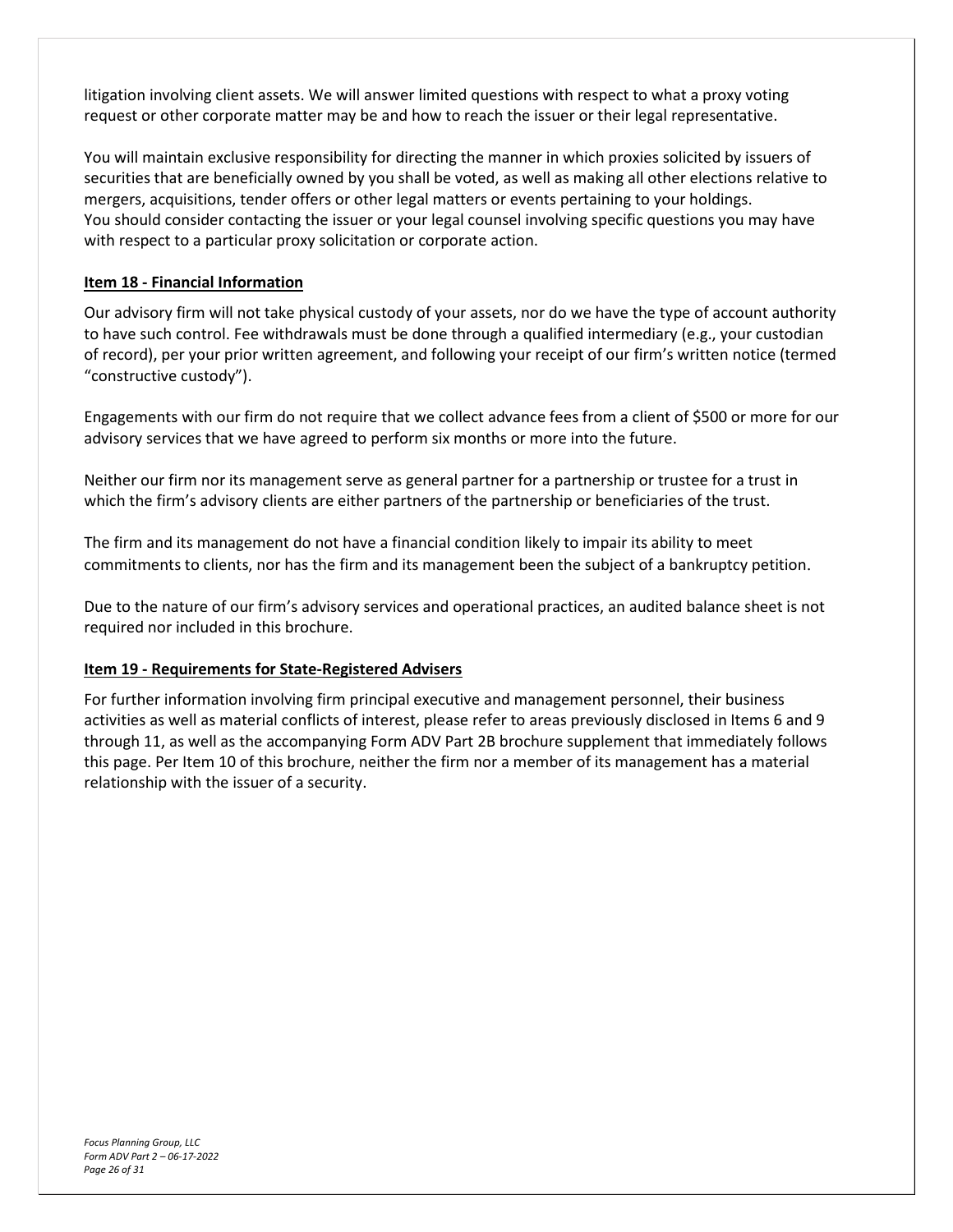## **Focus Planning Group, LLC**

Registered Investment Advisor

Focus Planning Group, LLC 14 Hollins Lane Bayport, NY 11705

(631) 714-6044 Ext 302 www.focusplanninggroup.net

## Joseph A. Carbone, Jr., CFP®, AAMS®

Wealth Advisor Chief Compliance Officer Investment Advisor Representative Managing Member

> Form ADV Part 2B Brochure Supplement June 17, 2022

**This brochure provides information about Joseph A. Carbone, Jr. that supplements the Focus Planning Group, LLC Form ADV Part 2A firm brochure. You should have received a copy of that brochure. Please contact Mr. Carbone at (631) 714-6044 Ext 302 if you did not receive the full brochure or if you have any questions about the contents of this supplement. Additional information about Joseph A. Carbone, Jr. is available on the Securities and Exchange Commission's (SEC) website at www.adviserinfo.sec.gov.**

*Focus Planning Group, LLC Form ADV Part 2 – 06-17-2022 Page 27 of 31*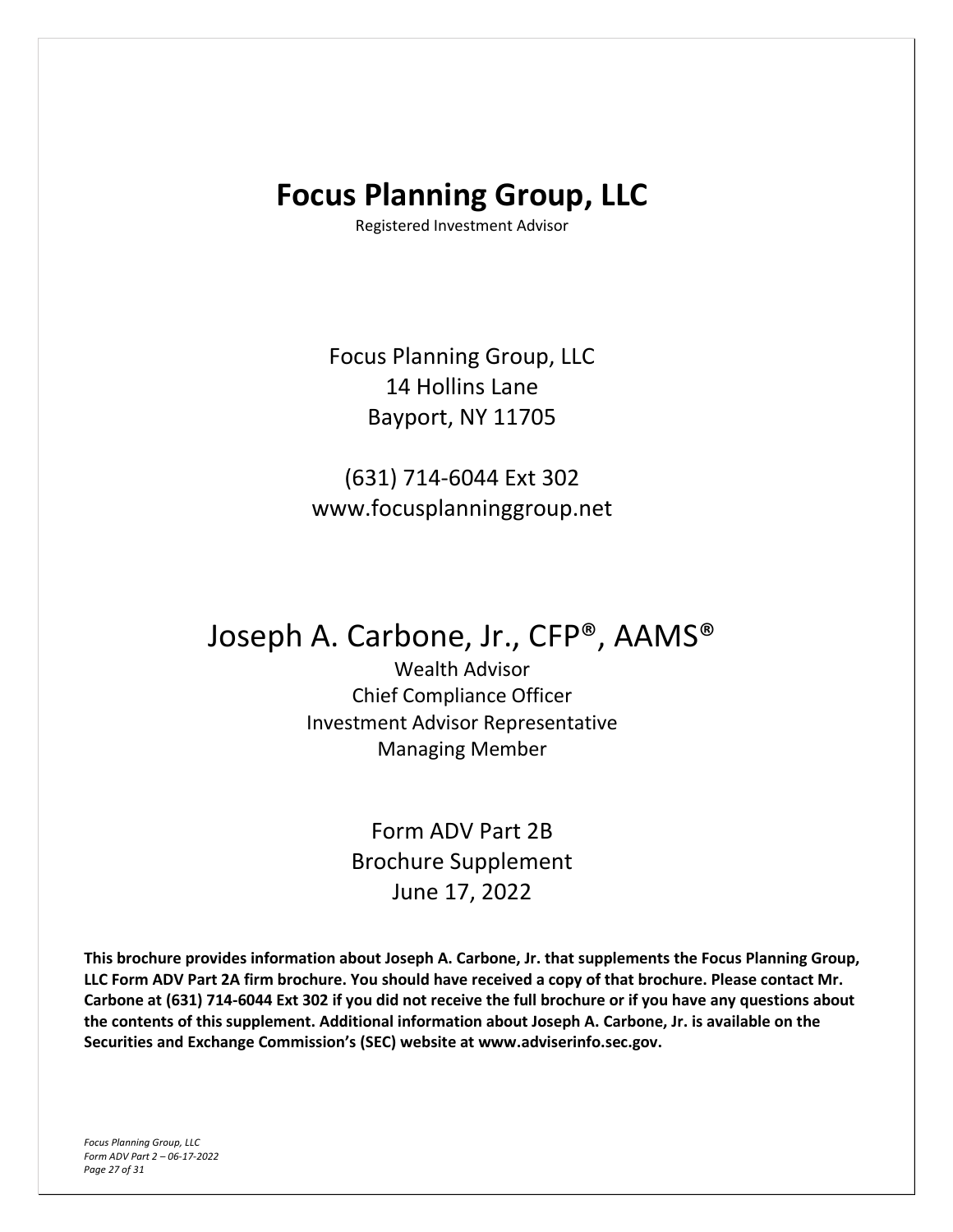#### **Item 2 – Educational Background and Business Experience**

Regulatory guidance requires the firm to disclose relevant post-secondary education and professional training for each principal executive and associate of the firm, as well as their business experience for at least the most recent five years.

#### Principal Executive Officers and Management Persons

#### *Financial Planner/Chief Compliance Officer/Investment Advisor Representative/Managing Member*

#### **Joseph Anthony Carbone, Jr.**

Year of Birth: 1977 / CRD Number: 3026229

#### Educational Background

Bachelors of Business Administration (Finance), Dowling College; Oakdale, NY CERTIFIED FINANCIAL PLANNER™ Professional, Certified Financial Planner Board of Standards, Inc.<sup>1</sup> ACCREDITED ASSET MANAGEMENT SPECIALIST<sup>SM</sup> (AAMS<sup>®</sup>), College for Financial Planning<sup>® 2</sup> Uniform Investment Adviser State Law Examination/NASAA Series 65 <sup>3</sup> Life Insurance Agent Examination/New York Department of Financial Services<sup>3</sup>

#### Business Experience

Focus Planning Group, LLC (12/2012-Present) Bayport, NY Managing Member (12/2012-Present) Wealth Advisor/Chief Compliance Officer/Investment Advisor Representative (09/2015-Present)

Cambridge Investment Research, Inc./Cambridge Investment Research Advisors, Inc. (01/2013-08/2015) Fairfield, IA (Bayport, NY office) Registered Representative/Investment Advisor Representative/Agent

Park Avenue Securities (07/2012-12/2012) Guardian Life Insurance Company (06/2000-12/2012) New York, NY (Westbury, NY office) Investment Advisor Representative/Registered Representative/Agent

Montage Securities (11/2011-07/2012) Mariner Wealth Advisors, LLC (01/2011-06/2012) Leawood, KS (Westbury, NY office) Wealth Advisor/Registered Representative

CBIZ Financial Solutions, Inc. (02/2006-12/2010) Cumberland, OH Wealth Management Associate

Chase Investments/JP Morgan Chase (01/2005-02/2006) New York, NY (Lake Ronkokoma office) Financial Advisor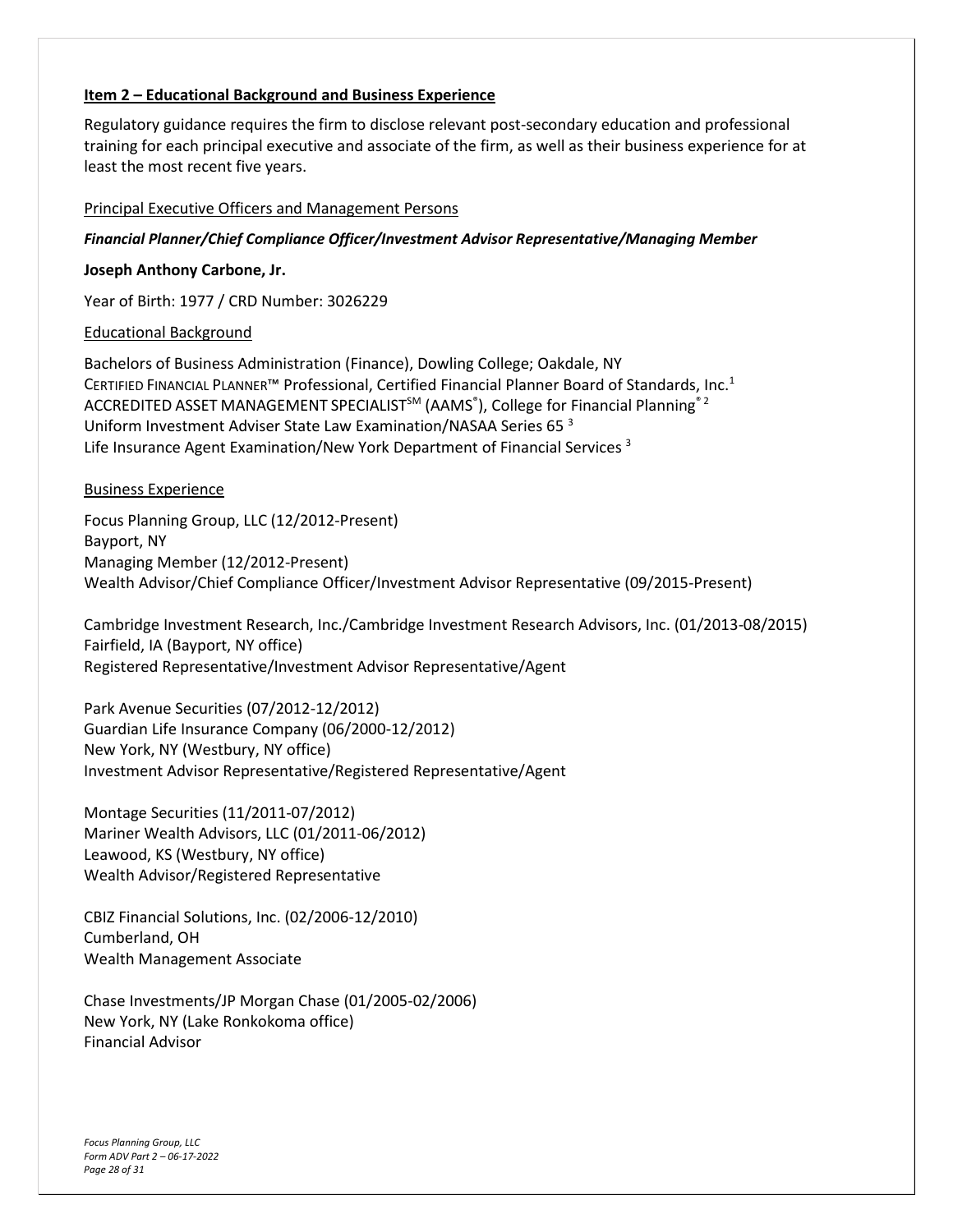#### **Item 3 – Disciplinary Information**

Registered investment advisors are required to disclose certain material facts about its associated personnel regarding any legal or disciplinary events, including criminal or civil action in a domestic, foreign or military court, or any proceeding before a state, federal or foreign regulatory agency, self-regulatory organization, or suspension or sanction by a professional association for violation of its conduct rules, that would be material to your evaluation of each officer or a supervised person providing investment advice. Mr. Carbone has not been the subject of any such event.

## **Item 4 – Other Business Activities**

Neither Mr. Carbone nor our advisory firm has a material relationship with the issuer of a security. He is not registered, nor has an application pending to register, as a registered representative of a broker/dealer or associated person of a futures commission merchant, commodity pool operator, or commodity trading advisor. He does not receive commissions, bonuses or other compensation based on the sale of securities, including that as a registered representative of a broker/dealer or the distribution or service ("trail") fees from the sale of mutual funds.

Mr. Carbone is a licensed insurance agent and is able to sell annuities, life, health, and long term care coverage to interested parties through various unaffiliated insurance companies where he may receive a commission from the issuer on a client's purchase of the insurance contract. This activity involves approximately 5% of his time during traditional business hours each month. He may therefore perform in the role as insurance agent or investment advisor representative, and will disclose in advance of a transaction or advisory agreement the capacity in which he is serving a client, to include the conflict of interest the role or service to be provided may incur. He may receive commissions, overrides or other compensation from the sale of an insurance contract through various unaffiliated carriers. Mr. Carbone and Focus Planning Group take their responsibilities seriously and intend to only make recommendations believed appropriate for the client.

#### **Item 5 – Additional Compensation**

Neither our advisory firm nor Mr. Carbone is compensated for advisory services involving performancebased fees. In addition, firm policy does not allow associated persons to accept or receive additional economic benefit, such as sales awards or other prizes, for providing advisory services to firm clients.

#### **Item 6 – Supervision**

Mr. Carbone serves as the firm's Chief Compliance Officer. Because supervising one's self poses a conflict of interest, the firm has adopted policies and procedures to mitigate this conflict, and may use the services of unaffiliated professionals to ensure the firm's oversight obligations are met. Questions relative to the firm, its services or this brochure may be made to the attention of Mr. Carbone at (631) 714-6044 Ext 302.

Additional information about the firm, other advisory firms, or an associated investment advisor representative is available on the Internet at www.adviserinfo.sec.gov. A search of this site for firms may be accomplished by firm name or a unique firm identifier, known as an IARD or CRD number. The IARD number for Focus Planning Group, LLC is 281231. The business and disciplinary history, if any, of an investment advisory firm and its representatives may be obtained by calling the New York Department of Law Investment Protection Bureau at (212) 416-8285.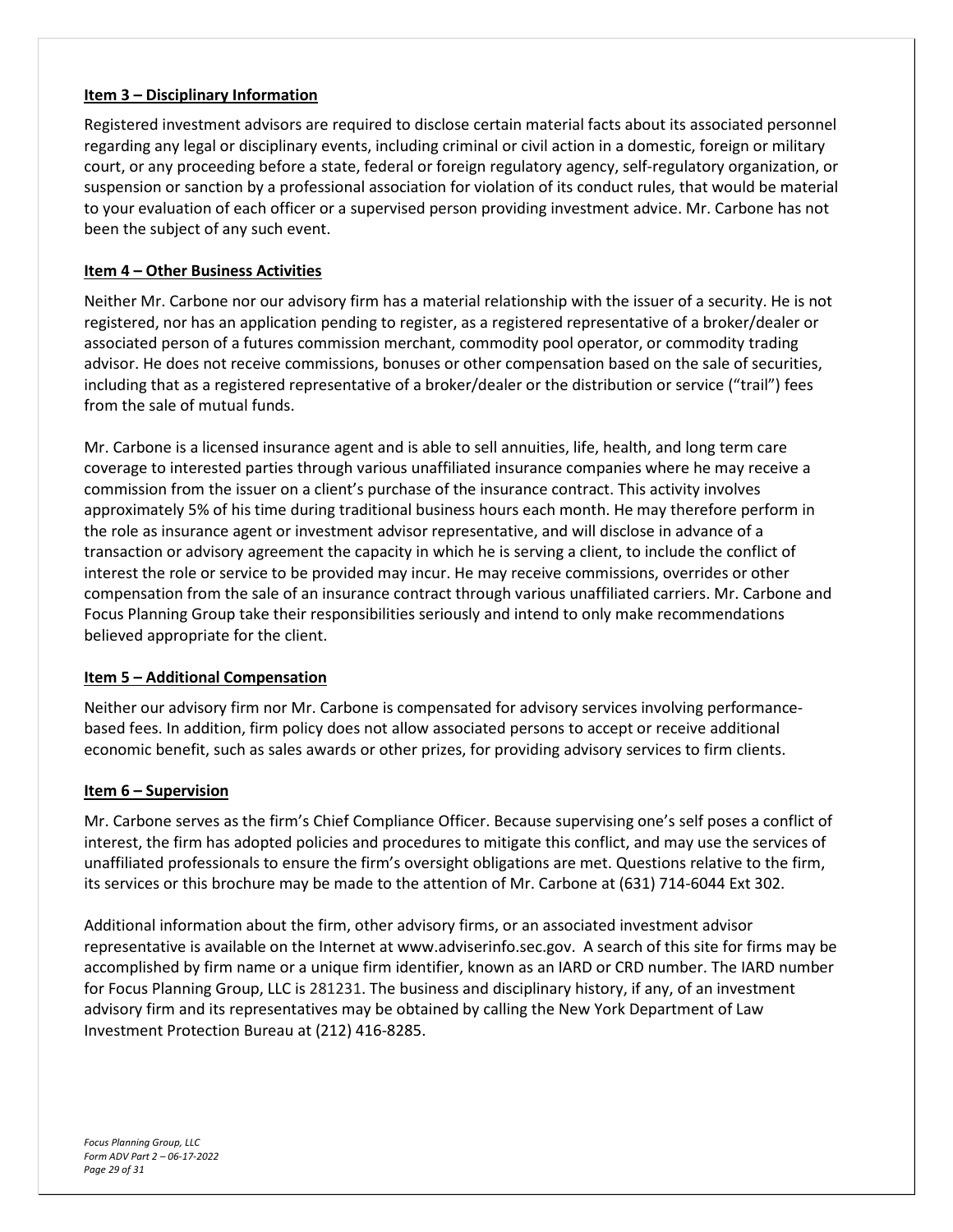#### **Item 7 - Requirements for State-Registered Advisers**

There have been neither awards nor sanctions or other matter where Mr. Carbone or Focus Planning Group has been found liable in a self-regulatory or administrative proceeding. Neither Mr. Carbone nor our advisory firm has been the subject of a bankruptcy petition.

#### *Business Continuity Plan*

Our firm maintains a business continuity and succession contingency plan that is integrated within the organization to ensure it appropriately responds to events that pose a significant disruption to its operations. A statement concerning the current plan is available under separate cover.

#### *Information about Professional Designations and Education*

<sup>1</sup>The **CERTIFIED FINANCIAL PLANNER™, CFP®** and federally registered CFP (with flame design) marks (collectively, the "CFP® marks") are professional certification marks granted in the United States by Certified Financial Planner Board of Standards, Inc. ("CFP Board").

The CFP® certification is a voluntary certification; no federal or state law or regulation requires financial planners to hold CFP® certification. It is recognized in the United States and a number of other countries for its (1) high standard of professional education; (2) stringent code of conduct and standards of practice; and (3) ethical requirements that govern professional engagements with clients. Currently, more than 62,000 individuals have obtained CFP® certification in the United States.

To attain the right to use the CFP® marks, an individual must satisfactorily fulfill the following requirements:

- Education Complete an advanced college-level course of study addressing the financial planning subject areas that CFP Board's studies have determined as necessary for the competent and professional delivery of financial planning services, and attain a Bachelor's Degree from a regionally accredited United States college or university (or its equivalent from a foreign university). CFP Board's financial planning subject areas include insurance planning and risk management, employee benefits planning, investment planning, income tax planning, retirement planning, and estate planning;
- Examination Pass the comprehensive CFP® Certification Examination. The examination includes case studies and client scenarios designed to test one's ability to correctly diagnose financial planning issues and apply one's knowledge of financial planning to real world circumstances;
- Experience Complete at least three years of full-time financial planning-related experience (or the equivalent, measured as 2,000 hours per year); and
- Ethics Agree to be bound by CFP Board's *Standards of Professional Conduct*, a set of documents outlining the ethical and practice standards for CFP® professionals.

Individuals who become certified must complete the following ongoing education and ethics requirements in order to maintain the right to continue to use the CFP® marks:

- Continuing Education Complete 30 hours of continuing education hours every two years, including two hours on the *Code of Ethics* and other parts of the *Standards of Professional Conduct*, to maintain competence and keep up with developments in the financial planning field; and
- Ethics Renew an agreement to be bound by the *Standards of Professional Conduct*. The Standards prominently require that CFP® professionals provide financial planning services at a fiduciary standard of care. This means CFP® professionals must provide financial planning services in the best interests of their clients.

CFP® professionals who fail to comply with the above standards and requirements may be subject to CFP Board's enforcement process, which could result in suspension or permanent revocation of their CFP® certification.

<sup>2</sup>The College for Financial Planning® awards the **ACCREDITED ASSET MANAGEMENT SPECIALISTSM** and **AAMS®** designation to students who successfully complete the program, pass the final examination, and comply with the Code of Ethics, which includes agreeing to abide by the Standards of Professional Conduct and Terms and Conditions. Successful students receive a certificate and are granted the right to use the designation on correspondence and business cards for a two-year period. Continued use of the AAMS<sup>®</sup> designation is subject to ongoing renewal requirements. Every two years individuals must renew their right to continue using the AAMS® designation by completing 16 hours of continuing education; reaffirming to abide by the Standards of Professional Conduct,

*Focus Planning Group, LLC Form ADV Part 2 – 06-17-2022 Page 30 of 31*